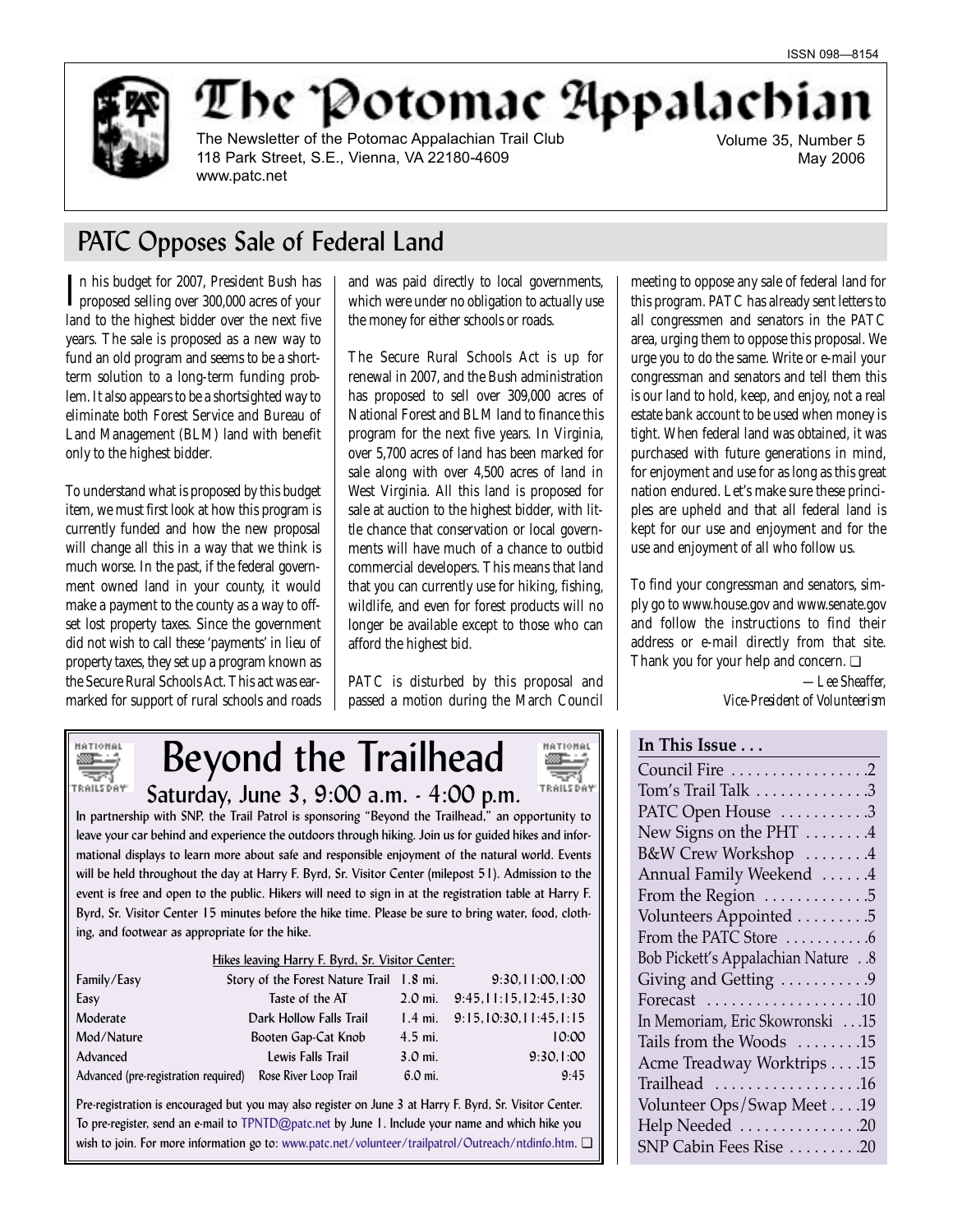## Council Fire

The Potomac Appalachian Trail Club's regularly scheduled Council meeting was called to order at 7:06 p.m. on March 14, 2006, at the Club Headquarters building by President Tom Johnson. Staff Director Wilson Riley announced that PATC's Combined Federal Campaign application had been submitted and acknowledged. He also said that Booze-Allen Hamilton had put together a questionnaire to provide an overall assessment of the management type of an organization. He asked Council members to report back their results to the questionnaire. His scoring of PATC was a "Just-in-Time" management style.

Tom requested comments on the proposal that Council members be provided motions and reports via e-mail rather than by U.S. Postal Service mail to save mailing and postal fees. Printed copies would still be available at Council meetings and to those who did not wish to handle this material electronically.

Tom informed Council members that PATC and he, as president, were being sued by a PATC member for defamation. PATC General Council Chuck Sloan would be representing PATC and Tom at the March 28 court appearance on a pro bono basis. *(Editor's note: When this case was brought to court the judge rendered a summary judgment in favor of PATC. The case was dismissed.)*

Secretary Alan Day is spearheading a graphical information system (GIS) study. There is a great deal of digital mapping information available and several potential GIS systems that PATC can leverage without the need to own one. Peter Hof, a James Madison University student, who is working with Tom Jorgenson, started to do GPS surveys supporting the PATC mapping effort. Their first mapping trip was to the Cliff-Weaver property. This represents the first instance of the evolving relationship between JMU and PATC. (The teleconferencing capability is also supporting the IT Committee, which is actively revising the Web site and changing the PATC administrative databases.)

Treasurer Ric Francke reported that revenue and expenses were still roughly in balance and that the audit has been complicated with the addition of Bears Den. Council approved a motion supporting the conversion of the abandoned Dahlgren railroad corridor to a Potomac Heritage Trail right-of-way.

## **Trails, Lands, and Facilities**

Vice President for Operations Bruce Glendening provided an update on the redesign of the PATC Web site. Tom Johnson observed that the window of opportunity for selling the tax credits on Blackburn will be closing on June 30. Supervisor of Facilities Mel Merritt reported the signing of the cabins agreement with SNP. He also said that the Headquarters committee had decided to focus on fixing up the outside of the building. Henry Horn's committee planned to start Voss Shelter construction in late March. Charlie Graf expected Washington County approval of the Rocky Run mouldering privy and a privy for Devils Racecourse. Chris Brunton reported that new Blackburn caretakers had been hired. Bears Den Chair Vern Conaway reported that Bears Den had taken in \$3,157 in February.

Council authorized Vice President for Volunteerism Lee Shaeffer to write a letter to area senators and members of Congress opposing the sale of National Forest and BLM land in the federal 2007 budget. These proposed land sales would be a short-term budget-balancing measure that would set a bad precedent on open land.

## **Of Note Around the Room**

Dave Raboy has been named as the new Mountaineering Section chair. Dave Pierce reported plans to go to press in June with revisions of Map 5-6 in Maryland, Map 12 in GWNF Pedlar District, and Map G covering Massanutten Mountain North Half. Katrina Hedlesky reported that Trail Patrol was having trouble hiring ridgerunners. Peter Pennington, SMRG, expressed concern that FEMA was beginning to show interest in volunteer rescue groups with the implicit threat of imposing standards and certification (Virginia already has the highest standards in the area); Peter is resigning from SMRG in April. ❏

*—Alan Day, Secretary*

## HOW TO CONTACT US: HEADQUARTERS, SALES, CABIN RESERVATIONS, AND MEMBERSHIP INFORMATION

Address: 118 Park Street, S.E., Vienna, VA 22180 Hours: Monday through Thursday, 7:00 p.m. to 9:00 p.m.

24-hr. Activities Tape #: 703/242-0965 Facsimile #: 703/242-0968<br>To receive an information packet: Extension 10 Club e-mail: info@patc.net To receive an information packet: Extension 10

**Phone #:** 703/242-0315 **and Thursday and Friday 12 noon to 2 p.m.**<br>24-hr. Activities Tape #: 703/242-0965 **Facsimile #:** 703/242-0968

Club President (leave a message), Tom Johnson: Extension 40 World Wide Web URL: www.patc.net

## STAFF: DURING REGULAR BUSINESS HOURS

Director of Administration: Wilson Riley (Ext. 11) e-mail: Wriley@patc.net Trails Management Coordinator: Heidi Forrest (Ext. 12) e-mail: hforrest@patc.net Business Manager: Monica Clark (Ext. 15) e-mail: mclark@patc.net Membership/Cabin Coordinator: Pat Fankhauser (Ext. 17) e-mail: pfankhauser@patc.net Sales Coordinator: Maureen Estes (Ext. 19) e-mail: mestes@patc.net

## *Potomac Appalachian*

**Chief Editor:** Linda Shannon-Beaver, PA@patc.net **Features Editor:** Joanne Erickson **Forecast Editor:** Vince Ferrari, PA-Forecast@patc.net

## Club Officers and chairs contact info:

www.patc.net/about/contact.html or call the main club phone number. Contact list published twice annually in the PA.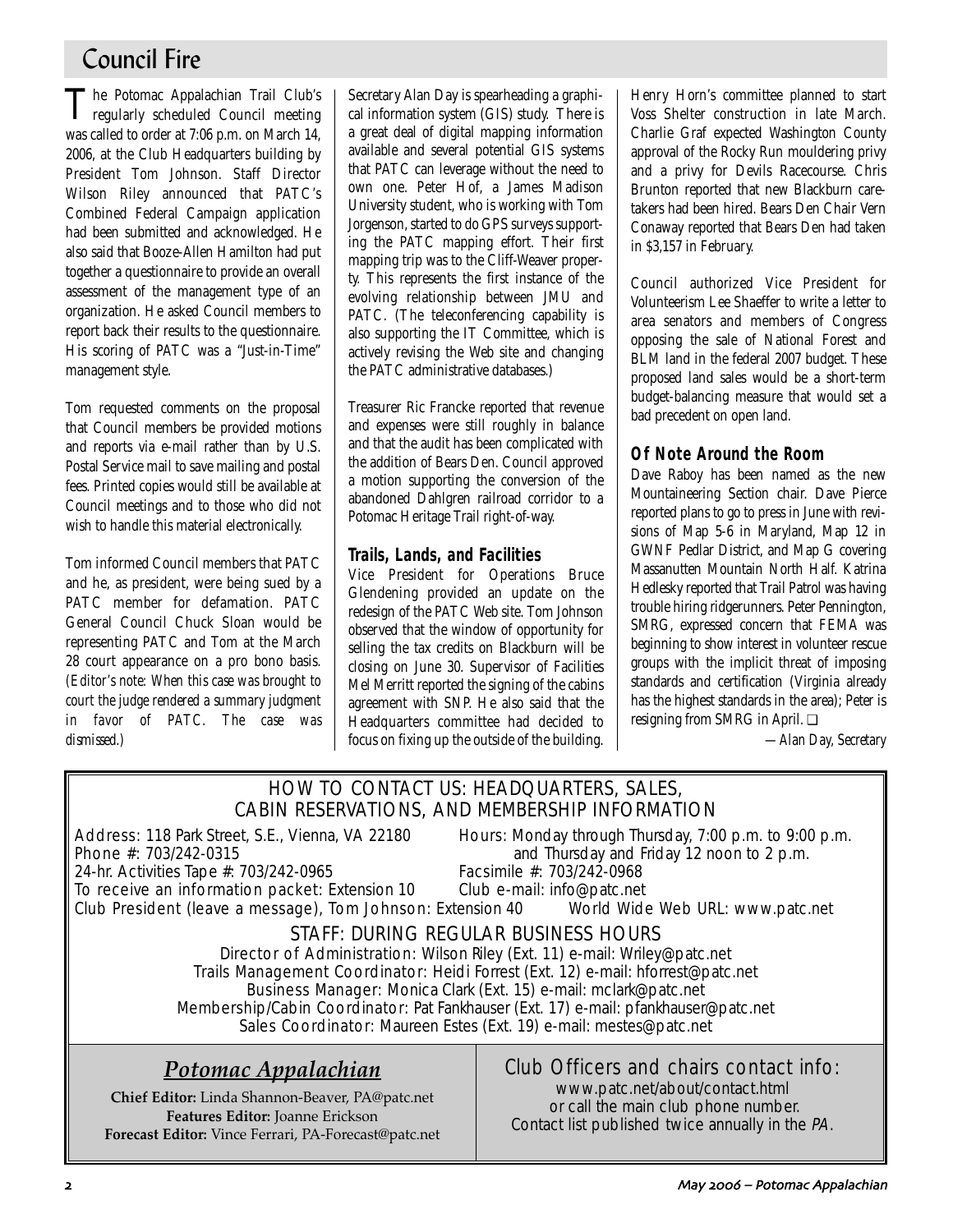## Tom's Trail Talk – On Rereading Bill Bryson

In December of 1998 I received a Christmas present in the mail from a<br>friend in England. Its title, "A Walk in the Woods," and its author, one n December of 1998 I received a Christmas present in the mail from a Bill Bryson, were unknown to me. The subtitle, "Rediscovering America on the Appalachian Trail," told me that this was another in a long line of thru-hiker reminiscences – one in a genre of true-life accounts. I had already read several – did I really want to read yet another?

I wasn't at all sure that I did, but I didn't have a book on my bedstand at the time, and I was growing tired of thumbing through the weekly *New Yorkers*. So I began to read.

A couple of days later, a little bleary-eyed from non-stop reading, I finished and put aside what was to become the most popular hiking book in the history of the planet. It had not yet appeared in America, but I began telling everyone I knew about the funniest book I had ever read. Bill Bryson's book was a triumph.

It wasn't triumphal for everyone. Many thru-hikers criticized Bryson for not finishing the trail in a single year. Others picked apart perceived inaccuracies. ("Well, it wasn't that way when I hiked the trail.") Some thought the levity ill-placed. ("A thru-hike is a serious thing.") Everyone (and I mean everyone) thought that there was no such person as Katz. (Bryson adamantly insists that he didn't make Katz up. He protects Katz's identity as Bob Woodward protected Deep Throat.)

But Bryson brings the fascination and the majesty of backpacking the AT to life. Look past the disagreements, and see the fascination of the trail. At times Bryson admits to having been zoned out – hiking in a trance through deep forest, past rocky outcrops and southern balds, with the entire East Coast spread out before him. In one passage he writes of hiking around a massive blowdown so deep in thought that he didn't even see it. (Katz brought it sternly to his attention later in the day.)

He doesn't hide the difficulties, the discouragement that descended on him after hiking for days in deep snow in Georgia and a driving rain in the Smokies. He was aghast at honky-tonk Gatlinburg. It was there, wet and weary, that he looked at a four-foot map of the Trail and, realizing that he and Katz had hiked only the bottom two inches, gave up the idea of a thru-hike. After that he picked and chose the sections that he would hike.

He loved SNP (his favorite part of the trail) and had nothing but good things to say about PATC. Pennsylvania, on the other hand, came in for a rude shellacking. The rocks, the bad maps, the environmental destruction around Lehigh Gap sent him into a deep funk. Pennsylvanians I have talked to ruefully acknowledge the difficulties that the trail through their state presents, while pointing out that the state has more miles of long-distance trails than any other, and not all of them are swept by the effluence of zinc mines or strewn haphazardly with rocks.

His mind wanders waywardly. Hypothermia fascinates him (he experienced it in the Whites); he discusses the geology of the Appalachians; he relates the competition between Benton MacKaye and Myron Avery; he has a fine eye for historical spots on the trail. He throws out one-liners like a standup comic. After a night swatting at mice running over his sleeping bag, Katz says, "There's nothing like

a good night's rest, and that was nothing like a good night's rest." Venturing into Vermont, Bryson remarks that a year in Vermont is nine months of winter followed by three months of poor sledding. He likes moose and doesn't understand how anyone could shoot the awkward, harmless creatures.

The funniest parts of the book are the chapters with Katz. Stephen Katz is his foil: Bryson is the Abbot, Katz the Costello; he is the Martin, Katz the Lewis.

In the end, though, Bryson can be philosophical. Many hikers (like me) plod along, the only objective to put one foot in front of the other. Bryson actually thinks as he walks. He stands apart, observing the rest of us as we plod along. ❏

*—Tom Johnson*



#### Potomac Appalachian – May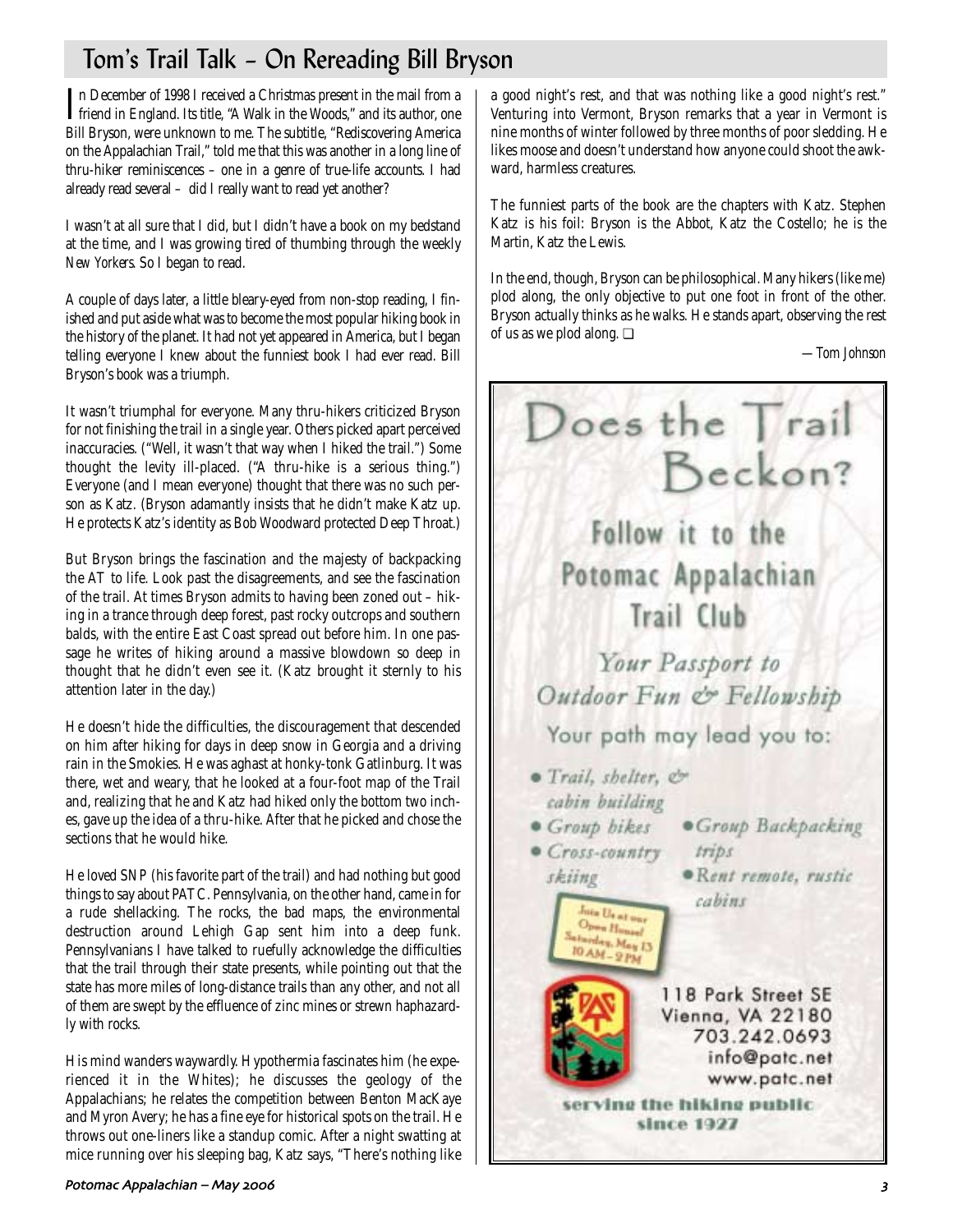## The Potomac Heritage Trail Boasts New Signs! 7th Annual

Rebuilt in 1983, the Potomac Heritage<br>Trail (PHT) stretches for 10 miles along the Potomac River's Virginia shoreline from the Theodore Roosevelt Bridge upstream to the Beltway at the American Legion Bridge.

Although it's difficult to get lost on since the deep river borders one side, first-time casual hikers need guidance or they can easily stray off the trail up into the many stream-fed ravines (Windy Run, Donaldson Run, Gulf Branch, Pimmit Run, Turkey Run, Dead Run). When the PHT was rebuilt in the 1980s, the trail had only six signposts, even counting its trailhead signs! This is where PATC volunteer signmaker, Dick Clough, came to the rescue! Dick produced 18 new handmade signs to both replace old signs and provide new waypoints along the PHT's path.

Dick's hiker-friendly signs give guidance to urban adventurers, keeping them on track. After a long National Park Service approval process, PATC's reputation provided the strength to get the job done with beautiful "old-style" large signs that any first-time hiker can't mistake.

Dick's been an avid fisherman and hunter all his life, and signmaking is one of the many ways he "gives something back." Dick also puts in nights working cabin reservations and is the overseer of the Ross



Moore shelter on the AT between Rte. 50 and Rte. 7 in Virginia. He took over the signmaking position 15 years ago and has made "a few hundred" signs over the years. He says the PHT job was his "biggest by far," and the hardest part was the multiple panel signs, taxing Dick's ingenuity and creativity on proper layout.

Many thanks to Dick for putting the last link into the PATC's mantra of its trail being "safe, well-maintained, and appropriately signed." With six boulder crossings, great views, historical features, and relative solitude, the PHT can now take the next step to becoming a great urban-hiking attraction. ❏ *—Bruce Glendening*

# Blue & White **Crew** Trail Maintainers Workshop

*June 3-4, Pinnacle Research Station* The workshop, sponsored by the Blue & White Crew, in cooperation with SNP, is scheduled for June 3-4 (National Trails Day) and will be held at the Pinnacle Research Station, in the Central District of SNP. The workshop is designed to teach new and prospective trail maintainers basic skills, as well as provide training in advanced areas of trail design, construction, and maintenance.

Details are available on the Blue & White Crew Web site at www.blueandwhitecrew.org/ Calendar/June06.php or call Kerry Snow at 301/345-9408. ❏

 $\blacksquare$  $\blacksquare$ 

## Family Weekend at Bears Den

| E-mail address                                                                   |                                                                                            |
|----------------------------------------------------------------------------------|--------------------------------------------------------------------------------------------|
| Lodging choice (Cabin, Cottage, Camping, or Saturday only) _____                 |                                                                                            |
|                                                                                  | Weekend Fee (See chart at www.patc.net/resources/hot/hot_special.htm)                      |
|                                                                                  | $\Box$ # ______ Adults @ \$ __________ each Adult total \$ ___________                     |
| $\uparrow$ $\uparrow$ $\qquad$ Kids 4-17 @ \$ _________ each Kid total \$ ______ |                                                                                            |
| # ______ Kids under 4 (free, but let us know they are coming)                    |                                                                                            |
| T-shirt # $\_\_\_\_\_\_\_\_\_\$ &5 each                                          | T-shirt total \$                                                                           |
|                                                                                  | Family grand total \$                                                                      |
|                                                                                  | T-shirt sizes (Adult S, M, L, XL; Youth S (6-8), M (10-12), L (14-16); Toddler 2T, 3T, 4T) |

Last chance! Sign up now! The<br>Family Weekend at Bears Den is May 6-7, with activities scheduled from noon Saturday to noon Sunday. Bears Den Trail Center is located in Bluemont, Va., about an hour's drive from D.C. The fun will include kid-friendly hikes, nature crafts, and games. Special guests will give presentations on raptors (with live birds) and bats, using bat detectors.

For any questions about cost, lodging, and registration, contact Anne Regan at anne.c.regan@verizon.net or 703/689-3883 ❏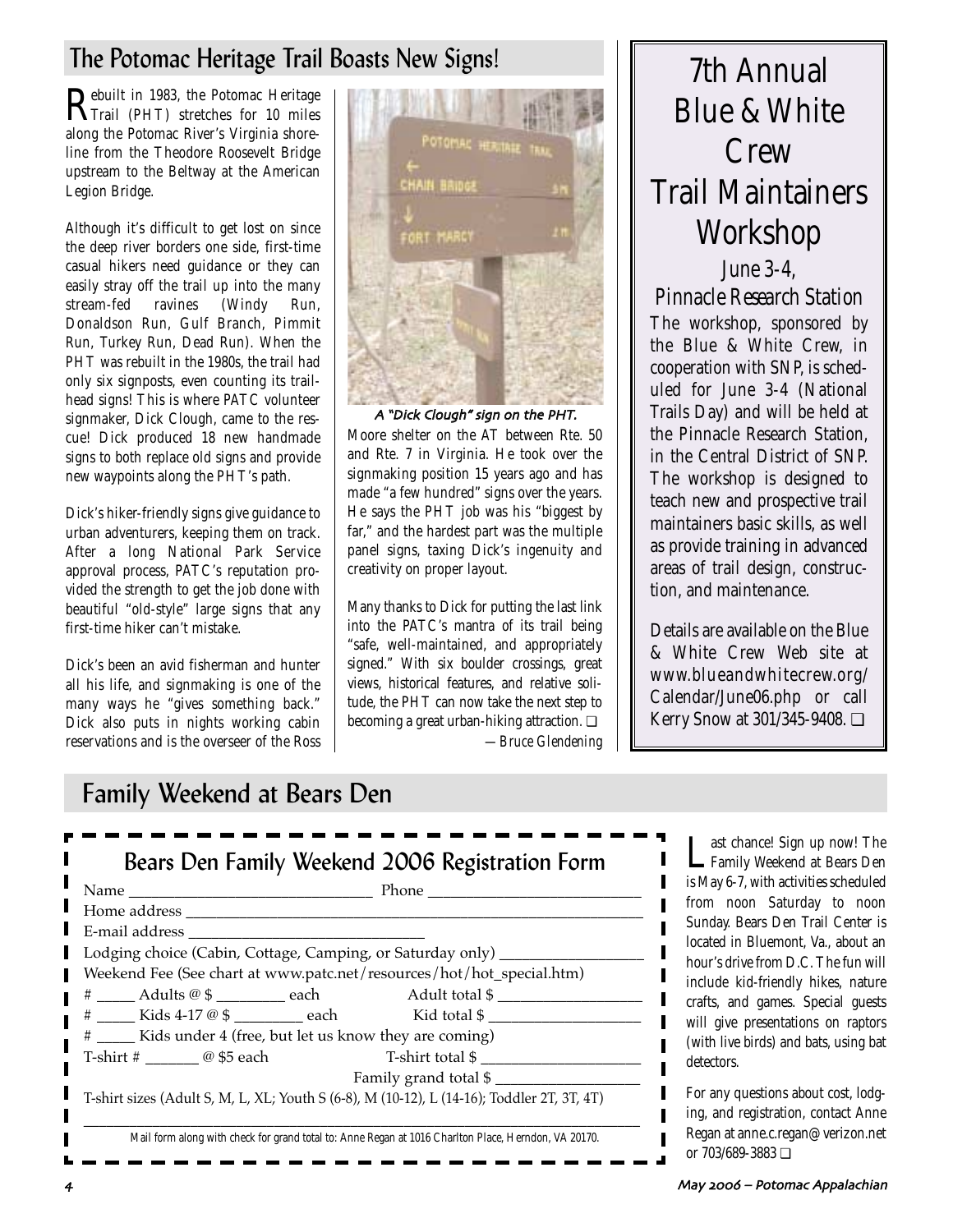## From the Region: MARPC – What Is It, and What Does It Do?

In 2003, the Appalachian Trail Conference<br>convened a "Strategic Summit Meeting" in n 2003, the Appalachian Trail Conference Shepherdstown, W. Va. The meeting was attended by leaders from all of the maintaining clubs, ATC staff, and representatives from the partner agencies.

One of the goals of the meeting was to develop a vision for the future of the organization and the trail, with the realization that the original goals (building and protecting the treadway and corridor) had been largely met. "Do more with more" was the central message, developed over the course of that weekend. The "do more" part of the equation recognized the need for intensified efforts to conserve as much as possible of the remaining undeveloped lands adjacent to the AT corridor and the recognition of increasing threats to existing trail lands (encroachment, diminishing viewsheds, and threats to cultural and natural resources). "With more" recognized the need for increased human and financial resources and suggested the requirements for increased fundraising and the formation of partnerships with like-minded conservation organizations. Finally, the summit meeting lent impetus to a project that had been under way for several years to reorganize (and ultimately rename) ATC, in an effort to better address these significant goals and concerns.

In 2005, at the ATC Biennial Conference in Johnson City, Tenn., the reorganization became official, and the Appalachian Trail Conference became the Appalachian Trail Conservancy. As part of that reorganization, the ATC created new governing and management structures and hired four new directors to lead the efforts in finance, communications, development, and conservation. The ATC Board of Managers was replaced with two new managerial groups: the ATC Board of Directors (mainly involved with management of the Conservancy), and the ATC Stewardship Council (mainly concerned with management of the AT and its environs). The reorganization effort also created four Regional Partnership Committees that would coordinate the work of the maintaining clubs (with a regional focus), would assist the ATC regional offices, and would serve as a policy and communication conduit between the maintaining clubs, the ATC managerial boards, and the various ATC partners. All four regional committees scheduled initial meetings in the fall of 2005.

PATC is represented on the Mid-Atlantic Regional Partnership Committee (MARPC) by one voting member and one alternate. I currently serve as the voting member (and chair of the MARPC). My volunteer background includes approximately 10 years as a trail maintainer on the AT, 10 years as a crew leader and district manager, and one term as PATC supervisor of trails. I've also served as a hut overseer and a cabin overseer and as a member of several PATC committees. I'm currently employed as a microbiologist at Walter Reed Army Medical Center in Washington, D.C. John Hedrick serves as the MARPC alternate from PATC. John's credentials include many years as a trail maintainer and PATC crew member. For the last two years John has served as the PATC ridgerunner in SNP. John is retired from a distinguished career in the U.S. Army and from private enterprise. After his retirement, he thru-hiked the AT. John currently lives near Sperryville, Va.

The second meeting of the MARPC occurred on Saturday, March 11, in Boiling Springs, Pa. Representatives from 12 of the 13 clubs in the Mid-Atlantic Region were present, as well as ATC staff members from both the Harpers Ferry and Boiling Springs offices, and representatives from the Appalachian Trail Park Office (ATPO).

The meeting included updates on the ATC training schedule (chainsaw, SOLO first aid, rockwork and rigging, and boundary monitoring classes), updates on upcoming ATC-funded projects (Mather side trail rehab in Harpers Ferry, Bear Mt. AT relocation, Port Clinton railroad crossing, and the AT relocation scheduled in the SNP North District), and updates from the ATPO (natural resource issues, law enforcement issues, and the "Trail to Every Classroom" outreach initiative).

Karen Lutz, ATC Mid-Atlantic Regional ATC director, reported that the Pennsylvania AT MOU was completed but still awaited several signatures from club presidents. She also discussed the compliance problems of Mid-Atlantic maintaining clubs in their submission of data for the ATPO five-year plan.

Hal Wright, MARPC representative from the Allentown Hiking Club, presented a Powerpoint presentation on GoogleEarth, mapping software, GPS/GIS, and efforts to use these tools to help manage the AT corridor. Paul Zeph, from the Audubon Society, presented a lunch-time discussion of efforts to conserve the Kittatinny Ridge and described partnership efforts currently under way in that regard.

The afternoon included reports from the seven MARPC subcommittees: Education, Outreach and Volunteer Development; Budget and Grants; MARPC Handbook; Land Use and Corridor Management; Meetings; Cultural and Natural Resources; and Trail Management.

Meeting minutes and relevant documents (including ATPO and NPS updates) are available on the committee's Web site:

#### See MARPC, page 15

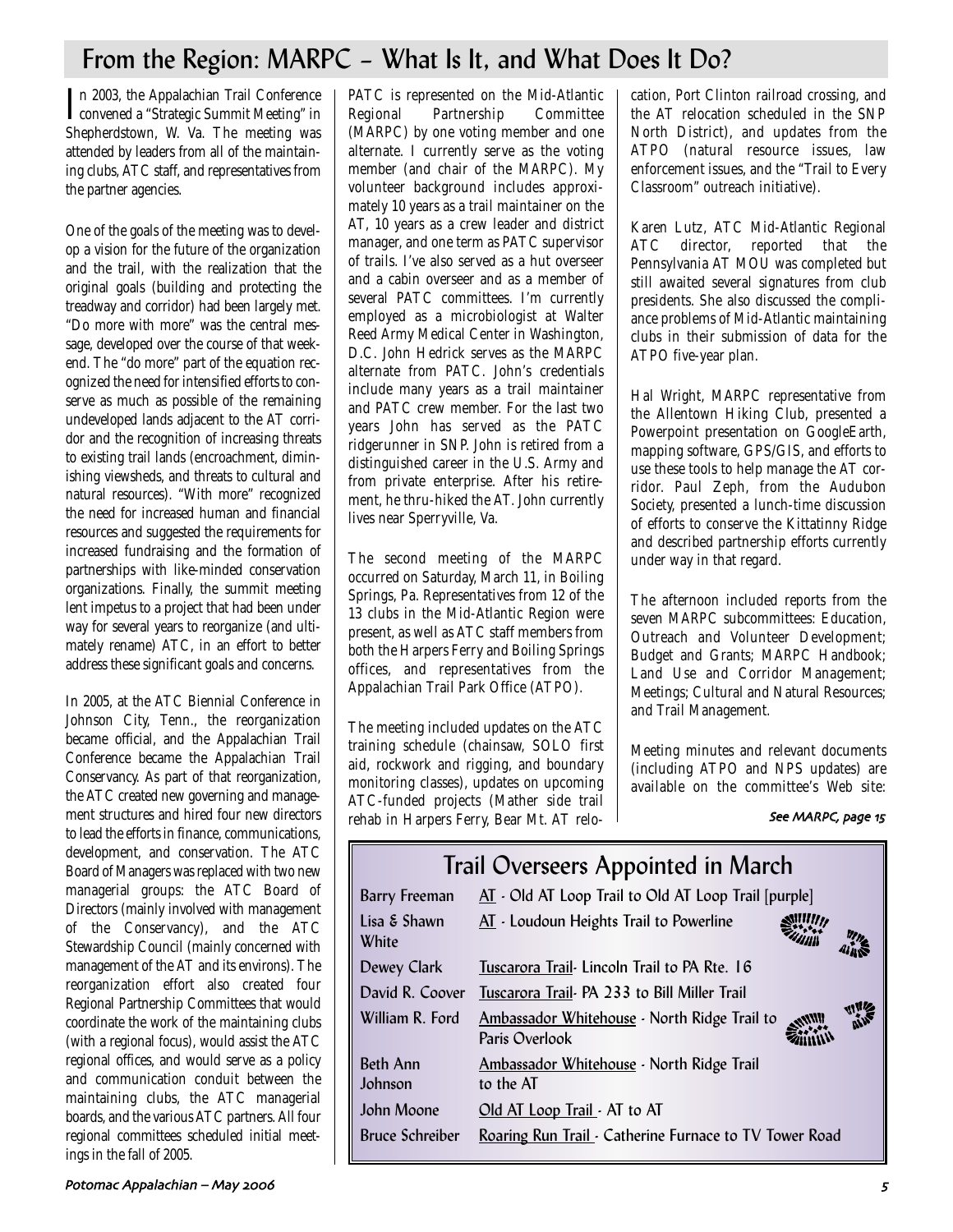## From the PATC Store

|                |                              |                                                                                      | <b>PATC Publications</b>                                                                             |                |                |
|----------------|------------------------------|--------------------------------------------------------------------------------------|------------------------------------------------------------------------------------------------------|----------------|----------------|
| ITEM #         |                              |                                                                                      | <b>DESCRIPTION</b>                                                                                   | <b>RETAIL</b>  | <b>MEMBER</b>  |
| PA100          | Map 1                        | (ed. 9, 1998)                                                                        | AT Cumberland Valley, PA (Susquehanna River to Route 94)                                             | 6.00           | 4.80           |
| PA110          | Map 2-3                      | (ed. 10, 2004)                                                                       | AT Michaux State Forest, PA (Route 94 to Route 30)                                                   | 6.00           | 4.80           |
| PA120          | Map 4                        | (ed. 8, 2000)                                                                        | AT Michaux State Forest, PA (Route 30 to PA-MD State Line)                                           | 6.00           | 4.80           |
| PA130          | Map 5-6                      | (ed. 16, 2002)                                                                       | AT Maryland                                                                                          | 6.00           | 4.80           |
| PA140          | Map 7                        | (ed. 14, 2004)                                                                       | AT Northern Virginia (Potomac River to Snickers Gap)                                                 | 6.00<br>6.00   | 4.80<br>4.80   |
| PA150<br>PA160 | Map 8<br>Map 9               | (ed. 12, 2001)<br>(ed. 17, 2005)                                                     | AT Northern Virginia (Snickers Gap to Chester Gap)<br>AT Shenandoah National Park (North District)   | 6.00           | 4.80           |
| PA170          | Map 10                       | (ed. 20, 2003)                                                                       | AT Shenandoah National Park (Central District)                                                       | 6.00           | 4.80           |
| PA180          | Map 11                       | (ed. 14, 2001)                                                                       | AT Shenandoah National Park (South District)                                                         | 6.00           | 4.80           |
| PA190          | Map 12                       | (ed. 9, 2002)                                                                        | AT GWNF Pedlar District (Rockfish Gap to Tye River)                                                  | 6.00           | 4.80           |
| PA200          | Map 13                       | (ed. 5, 2004)                                                                        | AT GWNF Pedlar District (Tye River to James River)                                                   | 6.00           | 4.80           |
| PA210          | Map D                        | (ed. 4, 2004)                                                                        | Potomac River Gorge Area and Cabin John Trail                                                        | 6.00           | 4.80           |
| PA220          | Map F                        | (ed. 6, 2004)                                                                        | Great North Mountain-North Half (Virginia/West Virginia)                                             | 6.00           | 4.80           |
| PA230          | Map G                        | (ed. 7, 2002)                                                                        | Massanutten Mountain-North Half (Signal Knob to New Market Gap)                                      | 6.00           | 4.80           |
| PA240          | Map H                        | (ed. 4, 2004)                                                                        | Massanutten Mountain-South Half (New Market Gap to Mass. Peak)                                       | 6.00           | 4.80           |
| PA250          | Map J                        | (ed. 2, 1997)                                                                        | Tuscarora Trail AT, PA to PA Route 641                                                               | 6.00           | 4.80           |
| PA260          | Map K                        | (ed. 2, 1997)                                                                        | Tuscarora Trail PA route 641 to Hancock, MD                                                          | 6.00           | 4.80           |
| PA270<br>PA290 | Map L<br>Map N               | (ed. 3, 2004)<br>(ed. 4, 2000)                                                       | Tuscarora Trail (Hancock, MD, to Capon Springs, WV, and Cacapon St. Pk.)<br>Rock Creek Park Area, DC | 6.00<br>6.00   | 4.80<br>4.80   |
| PA300          |                              |                                                                                      | PATC Elevation Profile of Appalachian Trail (Pine Grove Furnace to Rockfish Gap)                     | 2.75           | 2.20           |
| PB100          |                              |                                                                                      | AT Guide Book #6 (ed. 16, 2000) Maryland and Northern Virginia                                       | 8.00           | 6.40           |
| PB110          |                              |                                                                                      | AT Guide Set #6 (AT Guide Book to MD and Northern VA with Maps 5-6, 7 & 8)                           | 22.00          | 17.60          |
| PB120          |                              |                                                                                      | AT Guide Book #7 (ed. 12, 1999) Shenandoah National Park                                             | 10.00          | 8.00           |
| PB130          |                              |                                                                                      | AT Guide Set #7 (AT Guide Book to Shenandoah National Park with Maps 9, 10 & 11)                     | 24.00          | 19.20          |
| PB135          |                              |                                                                                      | Guide to Great North Mountain Trails (ed. 1, 2001)                                                   | 7.00           | 5.60           |
| PB140          |                              |                                                                                      | Massanutten Guide Set (Guide to Massanutten Mountain with Maps G & H)                                | 16.00          | 12.80          |
| PB150          |                              |                                                                                      | The Guide to Pedlar District set with maps 12 and 13                                                 | 18.00          | 14.40          |
| PC100          |                              |                                                                                      | Circuit Hikes in Shenandoah National Park (ed. 15, 2005)                                             | 9.00           | 7.20           |
| PC110          |                              | Hikes in Western Maryland (ed. 2, 2004)                                              | Circuit Hikes in Virginia, West Virginia, Maryland, and Pennsylvania (ed. 7, 2004)                   | 7.00<br>7.00   | 5.60<br>5.60   |
| PC115<br>PC116 |                              |                                                                                      | The Tuscarora Trail North (Guide to Maryland and Pennsylvania) (ed. 3, 1997)                         | 7.00           | 5.60           |
| PC117          |                              |                                                                                      | The Tuscarora Trail South (Guide to West Virginia and Virginia) (ed. 3, 1997)                        | 7.00           | 5.60           |
| PC120          |                              |                                                                                      | Hikes in the Washington Region: Part A Northern Maryland Counties (ed. 4, 2001)                      | 7.00           | 5.60           |
| PC130          |                              |                                                                                      | Hikes in the Washington Region: Part B Northern Virginia Counties (ed. 3, 1993)                      | 7.00           | 5.60           |
| PC140          |                              |                                                                                      | Hikes in the Washington Region: Part C DC/Southern Maryland Counties (ed. 2, 1999)                   | 7.00           | 5.60           |
| PC160          |                              | Guide to Massanutten Mountain (ed. 3, 2004)                                          |                                                                                                      | 7.00           | 5.60           |
| PC180          |                              |                                                                                      | Hiking Guide to the Pedlar District, George Washington National Forest (ed. 3, 2002)                 | 7.00           | 5.60           |
| PC190          |                              |                                                                                      | Climbers' Guide to the Great Falls of the Potomac (2001)                                             | 12.95          | 10.36          |
| PC200          |                              |                                                                                      | Carderock Past & Present: A Climbers Guide (1990)                                                    | 7.00           | 5.60           |
| PC205          | Clearing Trails in War Time  |                                                                                      | Pioneering Ascents (the origins of climbing in America)                                              | 14.00          | 11.20          |
| PC210<br>PC215 | Time For Everything          |                                                                                      |                                                                                                      | 5.95<br>9.00   | 4.76<br>7.20   |
| PC220          |                              |                                                                                      | Breaking Trail in the Central Appalachians - a narrative                                             | 12.50          | 10.00          |
| PC225          |                              | A Footpath in the Wilderness                                                         |                                                                                                      | 9.00           | 7.20           |
| PC230          |                              |                                                                                      | Lost Trails and Forgotten People: The Story of Jones Mountain (ed. 2, 1985)                          | 7.50           | 6.00           |
| PC240          |                              | The Dean Mountain Story (1982)                                                       |                                                                                                      | 5.50           | 4.40           |
| PC250          |                              |                                                                                      | Shenandoah Heritage: The Story of the People Before the Park (6th printing, 2000)                    | 10.00          | 8.00           |
| PC260          |                              |                                                                                      | Shenandoah Vestiges: What the Mountain People Left Behind (4th printing, 2001)                       | 6.00           | 5.00           |
| PC270          |                              |                                                                                      | Shenandoah Secrets: The Story of the Park's Hidden Past (Revised 1998)                               | 12.95          | 10.36          |
| PC280          |                              | PATC Cabins Booklet (2004)                                                           |                                                                                                      | 6.50           | 5.20           |
| PC300          |                              |                                                                                      | Wildflowers of the Potomac Appalachians: A Hikers Guide (1979)                                       | 2.50           | 2.00           |
| PC310<br>PC315 |                              | The Blue Hills of Maryland (ed. 1, 1993)<br>Tales of Mountain Maryland (ed. 1, 2005) |                                                                                                      | 14.00<br>17.95 | 11.20<br>14.36 |
| PC320          |                              | Memories of a Lewis Mountain Man (1993)                                              |                                                                                                      | 8.00           | 6.40           |
| PD100          |                              |                                                                                      | Map of the Stony Man Region of the Shenandoah National Park (Illustrated) (1964)                     | 2.00           | 1.60           |
| PE120          | PATC Member Decal            |                                                                                      |                                                                                                      | N/A            | 1.00           |
| PE130          | PATC Member Patch            |                                                                                      |                                                                                                      | N/A            | 2.00           |
| PE140          | PATC Member Pin              |                                                                                      |                                                                                                      | N/A            | 2.95           |
| PE150          |                              | PATC Ballpoint Pen with gift box                                                     |                                                                                                      | 3.00           | 3.00           |
| PE250          | Long Sleeve T-Shirts         |                                                                                      |                                                                                                      | 20.00          | 20.00          |
| PE260          | Short Sleeve T-Shirts        |                                                                                      |                                                                                                      | 15.00          | 15.00          |
| PE265          |                              |                                                                                      | Notecards with Drawings of 3 PATC Cabins (box of 10 with envelopes)                                  | 4.00           | 4.00           |
| PE280          | PATC Coffee Mugs<br>PATC Hat |                                                                                      |                                                                                                      | 7.50<br>12.00  | 6.00<br>12.00  |
| PE320<br>XX420 |                              | The Appalachian Trail Fieldbook, 2nd Edition                                         |                                                                                                      | 4.95           | 3.95           |
| XX700          |                              |                                                                                      | Natural History Guide to Common Woody Plants of the GWNF and SNP (2004)                              | 4.00           | 3.20           |
| XX860          | Rock Climbing                |                                                                                      |                                                                                                      | 17.95          | 14.50          |
| XX870          | Grandpa's Mountain           |                                                                                      |                                                                                                      | 4.99           | 3.99           |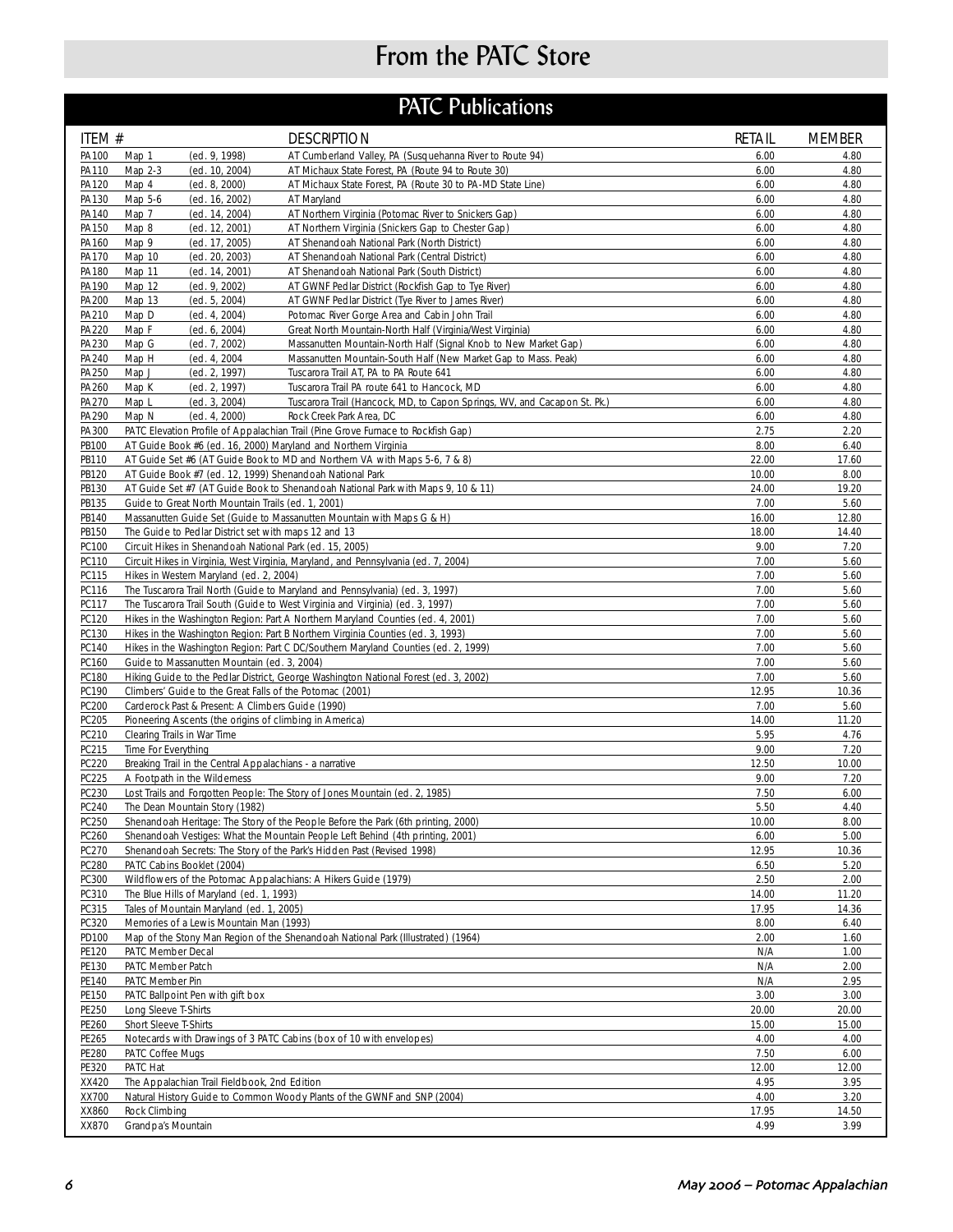## From the PATC Store

## Publications from Other Publishers

| <b>DESCRIPTION</b>                                    | RETAIL | <b>MEMBER</b> |
|-------------------------------------------------------|--------|---------------|
| 50 hikes in Northern Virginia                         | 13.00  | 10.40         |
| Appalachian Trail Names (David Edwin Lillard)         | 16.95  | 13.50         |
| Appalachian Trail Thru-Hikers' Companion              | 10.00  | 8.00          |
| Backpacker Magazine Guide to the AT                   | 16.95  | 13.56         |
| Camping and Backpacking with Children                 | 16.95  | 13.56         |
| Cross-Country Skiing                                  | 9.00   | 7.20          |
| Finding Wildflowers in Washington/Baltimore Area      | 15.95  | 12.76         |
| Food & Lodging Along the C&O Canal                    | 3.00   | 2.40          |
| Guide to the Mason-Dixon Trail System Map Series      | 15.12  | 12.60         |
| Grandpa's Mountain (Carolyn Reeder)                   | 4.99   | 3.99          |
| <b>Hikes to Waterfalls</b>                            | 3.00   | 2.40          |
| Hiking Guide to the Monongahela National Forest       | 12.00  | 10.00         |
| Hiking Virginia's National Forests                    | 10.00  | 8.00          |
| Hollow Boy By Rayner V. Snead                         | 13.95  | 11.16         |
| Insiders Guide to Virginia's Blue Ridge               | 15.00  | 12.00         |
| Lightly on the Land                                   | 19.95  | 15.95         |
| Moonshiner's Son by Carolyn Reeder                    | 4.79   | 3.99          |
| Mountaineering First Aid                              | 7.00   | 5.60          |
| Pennsylvania Hiking Trails                            | 10.00  | 8.00          |
| Rock Climbing (A Trailside How-to Guide) (Don Mellor) | 17.95  | 14.50         |
| The 18 Cabins of Old Rag                              | 6.00   | 6.00          |
| The Appalachian Trail Backpacker                      | 11.00  | 8.80          |
| The C&O Canal Companion                               | 23.50  | 19.60         |
| The New Appalachian Trail (Ed Garvey)                 | 14.95  | 11.95         |
| The Potomac River and the C&O Canal                   | 8.50   | 6.80          |
| There are Mountains to Climb                          | 12.95  | 10.36         |
| Towns along the Towpath                               | 14.00  | 11.20         |
| Towpath Guide to the C&O Canal                        | 14.00  | 11.20         |
| Trail Design, Construction and Maintenance            | 14.95  | 11.96         |
| Trails in Southwest Virginia                          | 6.95   | 5.50          |
| Undying Past of the Shenandoah National Park          | 18.95  | 15.16         |
| W & OD Railroad Trail Guide                           | 8.00   | 6.40          |
| Walker's Guide to Harpers Ferry                       | 8.00   | 6.40          |

| Walking The Appalachian Trail                  | 16.95 | 13.56 |
|------------------------------------------------|-------|-------|
| Wilderness Navigation                          | 9.95  | 8.00  |
| Workbook for Planning Thru-Hikes               | 6.00  | 4.80  |
| 184 Miles of Adventure (C&O Towpath)           | 4.75  | 3.80  |
|                                                |       |       |
| Appalachian Trail Poster Maps                  |       |       |
| AT strip map with forest green border 9" x 48" | 3.50  | 2.80  |
| AT Poster Map, Eastern Coastline               | 6.95  | 5.56  |
|                                                |       |       |
|                                                |       |       |
| Other AT Guide Books with Trail Maps           |       |       |
| AT Data Book (supplement to quide sets)        | 4.95  | 3.95  |
| Central Virginia                               | 18.00 | 14.40 |
| Maine                                          | 25.00 | 20.00 |
| Massachusetts-Connecticut                      | 20.00 | 16.00 |
| New Hampshire-Vermont                          | 17.00 | 13.60 |
| New York-New Jersey                            | 16.00 | 12.80 |
| North Carolina-Georgia                         | 25.00 | 20.00 |
| Pennsylvania                                   | 40.00 | 32.00 |
| Southwest Virginia                             | 17.00 | 13.60 |
| Tennessee-North Carolina                       | 25.00 | 20.00 |
| <b>Trails Illustrated Topo Maps</b>            |       |       |
| Shenandoah National Park                       | 9.00  | 7.20  |
|                                                |       |       |
| <b>Trinkets</b>                                |       |       |
| Appalachian Trail South Bandana                | 5.00  | 5.00  |
| Appalachian Trail Patch                        | 3.00  | 3.00  |
| <b>PATC Water Bottles</b>                      | 5.00  | 5.00  |
| Smokey the Bear Pins                           | 4.00  | 3.20  |
| Tuscarora Trail Patch                          | 2.00  | 2.00  |
| PATC Detachable Neck Lanyards                  | 5.00  | 5.00  |

#### ORDER FORM TELEPHONE Monday - Thursday, 7 p.m. - 9 p.m. HOURS: Thursday - Friday, 12 noon - 2 p.m. SEND ALL PATC ORDERS TO: 118 Park Street, SE 703/242-0693 FAX 703/242-0968  $\square$  member  $\square$  non-member  $\Box$  please send membership information and application For credit card orders (Visa or Mastercard only), please have all information ready when you call. Make checks payable to the Potomac Appalachian Trail Club (PATC). Do not send cash, stamps, or C.O.D. orders. Please allow 3 weeks for delivery. Orders may be shipped by UPS or First Class Mail. Please include Shipping and Handling costs to expedite your order. ITEM # QUANTITY DESCRIPTION UNIT PRICE TOTAL Order Subtotal S & H Cost<br>Up to \$10.00 \$2.00 Up to \$10.00 \$2.00<br>0.01 to \$25.00 \$4.00 \$10.01 to \$25.00 \$4.00<br>\$25.01 to \$50.00 \$6.00 \$25.01 to \$50.00 \$6.00<br>Above \$50.00 \$8.00 Above \$50.00 Vienna, VA 22180-4609 Name: \_\_\_\_\_\_\_\_\_\_\_\_\_\_\_\_\_\_\_\_\_\_\_\_\_\_\_\_\_\_\_\_\_\_\_\_\_\_\_\_\_\_\_\_\_\_\_\_\_\_\_\_\_\_ Shipping Address: \_\_\_\_\_\_\_\_\_\_\_\_\_\_\_\_\_\_\_\_\_\_\_\_\_\_\_\_\_\_\_\_\_\_\_\_\_\_\_\_\_\_\_\_ \_\_\_\_\_\_\_\_\_\_\_\_\_\_\_\_\_\_\_\_\_\_\_\_\_\_\_\_\_\_\_\_\_\_\_\_\_\_\_\_\_\_\_\_\_\_\_\_\_\_\_\_\_\_\_\_\_\_\_\_ City: \_\_\_\_\_\_\_\_\_\_\_\_\_\_\_\_\_\_\_\_\_\_ State: \_\_\_\_\_\_ Zip: \_\_\_\_\_\_\_\_\_\_\_\_\_\_ Phone: (h): \_\_\_\_\_\_\_\_\_\_\_\_\_\_\_\_\_\_\_\_\_\_ (w): \_\_\_\_\_\_\_\_\_\_\_\_\_\_\_\_\_\_\_\_\_\_\_\_ Order Subtotal Shipping and Handling (see above) . 5 % Sales Tax (VA residents only) Grand Total for Order SHIPPING AND HANDLING METHOD OF PAYMENT: <u>J Visa</u> J MasterCard<br>
credit card number<br>
expiration date (mth/yr expiration date (mth/yr.) Signature: \_\_\_\_\_\_\_\_\_\_\_\_\_\_\_\_\_\_\_\_\_\_\_\_\_\_\_\_\_\_\_\_\_\_\_\_\_\_\_\_\_\_\_\_\_\_\_\_\_\_\_\_\_\_\_\_\_\_\_\_\_\_ *NEW: Order online from our Web site! www.patc.net*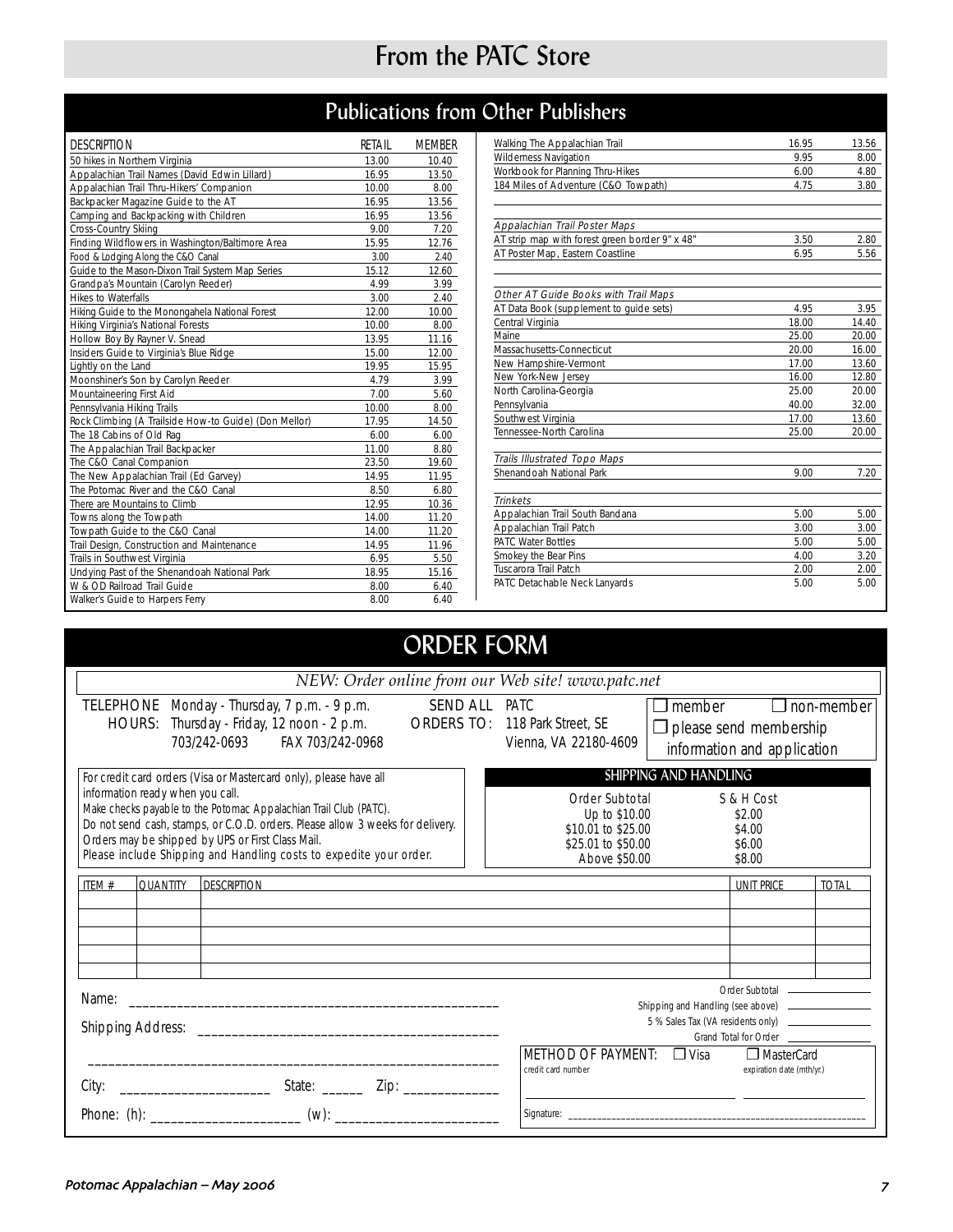## Bob Pickett's Appalachian Nature: Mammals and Their Offspring

This is the time of the year to be out in the<br>woods. No excuses. The awakening of April has transformed itself into the emergence of May. It is during this month that the 2006 generation will be out and about, taking advantage of the bountiful summer season of energy and growth. The next four months will be a struggle for survival, growth, and preparation for the winter season of scarcity.

The new generation of mammals is out in display for the fortunate hiker. Bear cubs have emerged with the sow in late April. With the excellent forage offered in Pennsylvania, studies show that the rearing of five cubs is as likely as single cubs (about 6 percent). Emerging mothers will either have the newborn cubs or the yearlings, who have spent the previous year with their mothers.

By the end of this month, the sow will chase off the yearlings, enabling her to find a mate to initiate her alternate year mating. The dispersal of the young will follow an instinctual pattern, common among most mammals, with females settling along the periphery of the mother's range, and males forced to seek out more distant territories, beyond the range of existing males. It is the result of these long treks that young males are found far from their usual habitats.

## **A Season of Birth**

Coyotes have a late winter mating, resulting in one litter with an average of six young per litter per year (the largest litter recorded is 19), born in late April to early May. This newly returned species is now found in every county of Pennsylvania, Maryland, West Virginia, Virginia, and North Carolina. They've even been seen in Rock Creek Park and along the George Washington Parkway. Red foxes have one litter per year, averaging five per litter (the largest litter being 17 pups). In our mid-Atlantic region, breeding begins as early as late December, peaking in January and early February, with most birthing taking place in March. Emergence from the den will take place in April.

Gray foxes are about a month behind red foxes, producing one litter a year with an average of four born from early April to May, with emergence in May. Raccoons generally have one litter of three to four individuals, with mating taking place from late December to early March, peaking in February, with most born from April to May.

Striped skunks have only one litter per year, with an average of four to six per litter. The record brood was 18. The kits are born in May or early June. Bobcats produce one litter per year, with an average of two or three cubs commonly born in April or May.

White-tailed deer have one litter per year, with two per litter for mature adults, although 10-15 percent bear triplets, and in rare instances four are recorded. Single fawns will be produced by first litters, old does, and in poor seasons. Most young are born in late May and early June in this Appalachian region. Mating in early spring (late February to early April), woodchucks have one litter of four to five, produced in April to mid-May.

Even beaver usually have only one litter each year, with three to four per litter. Mating occurs from December through February, with birthing from April through June.

## **Multiple Litters**

But, not all mammals have just one litter per season. And, within the same species, those living in Southern climates may have more litters than their Northern counterparts. Below are some of the multiple brooders. Many of these will have their first litters out prior to May.

For example, gray squirrels will normally produce two litters, of about three (ranging from one to nine) per litter per year, with parturition (birth) about March and August.

Opossum will normally produce two litters with up to 13 per litter per year (a third brood can occur if an earlier brood is lost in the pouch stage). They will breed from January through November with two periods of mating, usually in January/February and May/June. Usually about 21 young are born after only a 13-day gestation (although up to 56 have been recorded), but the number of nipples limits the brood, with normally only an average of eight to nine in the Appalachian region (six or seven to the South). Newborn (rather, living embryos), all generally born within 12 minutes, are smaller than a honeybee. Young are weaned after 90 – 100 days and are independent at two to three months. For the first month out of the pouch, the young will hang onto the mother as she forages. Road-killed females can have young still attached or still in the pouch. Something to think about …

Most species of shrews have two or three litters of five to six per litter per year, born from April through July. The young of the masked shrew exhibit a "caravaning" habit of following-the-leader in a single file line, each one with its nose in the fur of the one in front of it.

## **Vole Beats out Cottontail**

Then there's the rabbit. Our Eastern cottontail breeds throughout the growing season (from February through September) with three to five litters per year, with an average of five per litter (there can be as many as 12).

But, if people were to guess that the highest fecundity of our native mammals belonged to the cottontail, they would need to learn more about the rodents. In fact, the most prolific mammal in North America is the meadow vole. Breeding for the vole occurs throughout the year (primarily April to November), with an average of eight or nine litters with a litter size of five to eight. Such rapid births are the result of postpartum estrus, which enables a new pregnancy within hours of birthing. For the record, in a captive setting, one female had 17 litters in one year.

As the above indicates, various strategies exist for securing the success of the progeny. In general, the larger mammals have fewer young, while the smaller tend to have more and larger broods. Both rabbits and hares produce relatively large litters and are prodigious reproducers, with large populations maintained, supplying a significant food source for many predators (high fecundity is balanced by high mortality). This is known as an r-selected strategy. The other primary reproductive strategy is k-select strategy, practiced by larger mammals that produce low numbers of young, with a much greater proportion of the young entering the breeding populations.

Adding the multitude of fledgling birds and the amphibians and reptiles (not to mention the millions of new insects), it is astounding to realize that this same number of individuals must die each year in order to maintain a stable ecosystem, where all the energy of the deceased is consumed by the living.

So, make sure to get out in the woods to view the birthing of another season and another generation of nature's life forms. Celebrate birth. Celebrate life. And accept death, for death is, in the natural world, a part of life.  $\Box$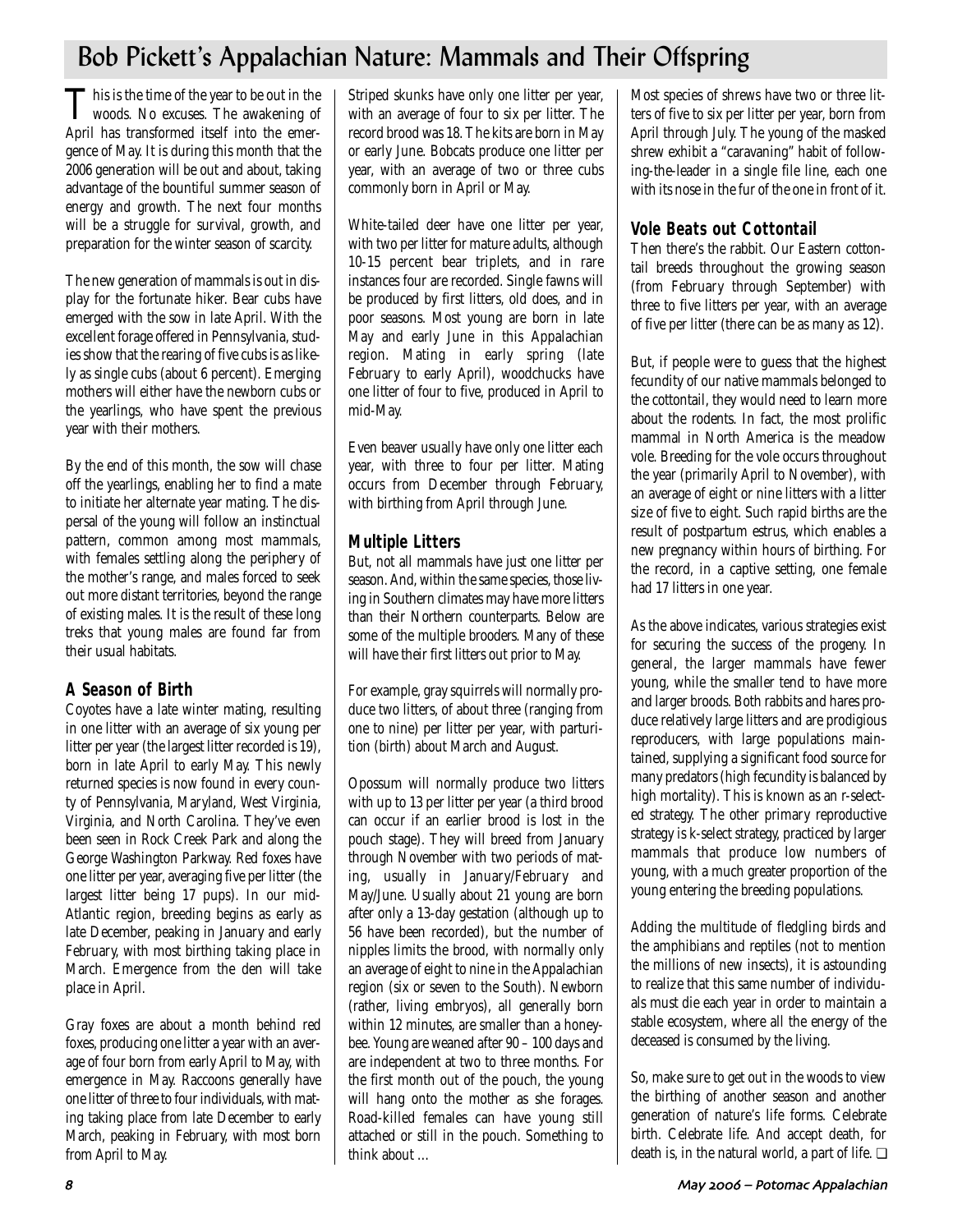## Giving and Getting in Nicholson Hollow, A PATC-Styled Birthday Celebration

**A** bout a year ago I wrote a short article for<br>the *PA* describing my experience as a new trail overseer and the joy of "giving something back" to the park and the club.

Twelve months have since passed, and I've learned a great deal about being on the trail and in charge of the trail, with my co-overseer, Anne Eggers.

Approximately once a month, Anne and I head up toward Old Rag Mountain and hike in two miles to our path, Hannah Run Trail. From there we work another two miles of the trail. Each month we take on a different task.

We have cleared blown-down trees from across the trail. We have weed-whipped with a manual scythe. We have painted blaze markings on the trees and lopped off encroaching vegetation.

This past week, however, I drove the 90 minute drive to the trailhead primarily for pleasure.

I traveled with my wife and two friends from Richmond, Va., to celebrate my birthday and share the hard work of the past year with family and friends.

Our foursome arrived at Sharp Rock Vineyard, near Sperryville, Va., about 10 a.m. on a Saturday. The vineyard, which sits on 23 acres adjacent to the Hughes River, has two cottages for overnight accommodations.

After checking in with Jimm East, the host of Sharp Rock, we packed our gear into the 216 year-old Sunset Cottage. The small farmhouse was great for our group of four.



Thom Savage on Nicholson Hollow Trail along Hughes River.



Old Rag Mountain's profile softens in summer season.

Soon we headed up to the Nicholson Hollow trailhead to start our hike. Although the great drought of March was still lingering, we were able to enjoy the babbling streams of the Hughes River and Hannah Run.

All seemed adequately impressed with the hard work that Anne and I had invested during the past year, as we strolled up Hannah Run Trail. Or, maybe, they were just humoring the birthday boy.

Coming down the mountain we encountered two older couples and assisted them in crossing the Hughes River. They were 60- to 80 something and had traveled from West Virginia to visit the old home place. They were Nicholsons – descendants of the former inhabitants of Nicholson Hollow.

Afterward we hustled back to the Sunset Cottage for the sunset. Jimm and his wife, Kathy, had left two bottles of wine, cheese, crackers, and fruit out for our enjoyment. What a joy it was to sit on the cottage deck, sipping local wine and watching the sun go down right over Old Rag Mountain.

After a dinner of steak and tuna on the grill, we turned in early and enjoyed a good night's sleep.

The next morning we enjoyed a nice breakfast and took another walk around the countryside and vineyard.

So again I write for the newer members of the club, and maybe some older members as well, to remind them to give something back to the park. Give something back to the club. But, also, remember that you can have a wonderful time doing it, as well. ❏

*— Thom Savage*

*Thom Savage, his wife, and two children live in Goldvein, Va.* 

## **Join Us for an Old Rag Celebration**

Jimm and Kathy East are hosting an Old Rag Celebration on Sat., July 15, from 4:00 to 8:00 p.m. All PATC members are invited to stop by after their hike of Old Rag Mountain or any other local trails, including the waterfalls of White Oak Canyon. The Easts are planning live music, gourmet foods, wine tastings of several new wines, and a raffle for a night in the Bed & Breakfast. For more information see www.sharprockvineyard.com. ❏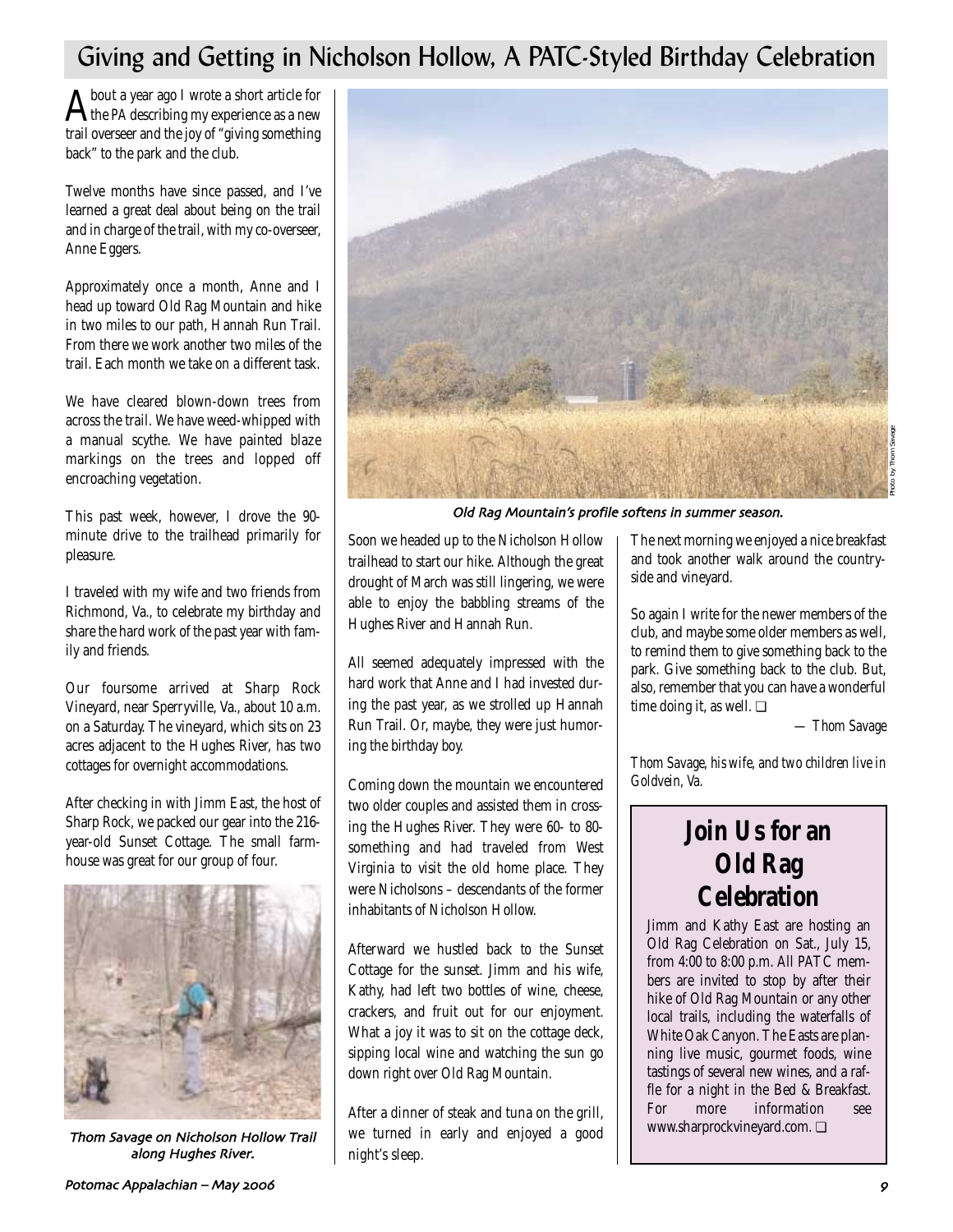#### Charlottesville Chapter

The Charlottesville Chapter hikes every Saturday; summer, winter, and in between. Hikes are usually 8 to 10 miles with some shorter hikes. We usually maintain trails on the last Saturday of the month. Meet at Albermarle High School in Charlottesville at 9:00 a.m. with food and water for the day. The majority of hikes are in the south and central districts of SNP, with some in the north district and in George Washington National Forest. Our Chapter hikes are posted at www.avenue.org/patc/ future\_hikes.htm. INFO: Jere Bidwell 434/295-2143 or John Shannon 434/293-2953.

#### North Chapter

The North Chapter of PATC conducts monthly trail work trips on the Maryland and Pennsylvania sections of the AT and on the Pennsylvania sections of the Tuscarora Trail. We also lead hikes on these and other trails. Maryland AT work trips are generally held on the first and third Saturdays – contact Nancy Hammond (mdtrail@yahoo.com) 301/739-0442 for information. Pennsylvania work trips are generally held on the AT on the first Saturday and on the Tuscarora on the third Saturday – contact Pete Brown (peter.brown4@worldnet.att.net) 410/343-1140. Pennsylvania AT work trips also include an optional Saturday evening dinner at the Gypsy Spring Cabin. For information on upcoming hikes, contact Chris Firme (bncfirme@innernet.net) 717/765-4833. For general chapter information, contact chapter president Pete Brown or visit the North Chapter home page (www.patc.net/ chapters/north/).

#### Northern Shenandoah Valley Chapter

The Northern Shenandoah Valley Chapter sponsors hikes in national and state parks and forests in the Shenandoah Valley vicinity, open to the public, on a monthly basis except during the winter. Hikes are posted in the Forecast. Other activities are in the NSV Chapter Newsletter. For further information contact Betsy Fowler (efowler@shentel.com).

## KEY to Forecast Activities

All events are marked for easy identification. Late changes or cancellations are listed on the weekly information tape (703/242-0965), which is updated on Sunday evening for the following seven days. The Forecast can also be found on PATC's Web site at www.patc.net/activities/forecast.html.

- ` Hiking Trips
- $\dot{\mathbf{M}}$  Backpacking Trips
- $\mathcal{R}$  Trail Work Trips
- $\frac{1}{m}$  Cabin/Shelter Work Trips
- $\frac{3}{\sqrt{2}}$  Special Events
- $\blacksquare$  Meetings
- $\mathcal{O}$  Classes
- **Azim** K9 Trail Blazers (dogs permitted)

Note to all hike leaders: Please ask nonmembers on your hike if they would like to join PATC, then get names and addresses so a club volunteer can send them information packets. Thanks!

## **Chapters**

#### Southern Shenandoah Valley Chapter

See www.ssvc.org or the one linked to the PATC Web site for descriptions of hikes and work trips. We usually hike in the southern and central districts of the SNP and in the GWNF. Contact the listed hike leader for information about a specific event, or contact Mark Gatewood 540/248-0442.

#### West Chapter

The West Chapter meets twice a year in March and September. The Chapter maintains a section of the Black Locust circuit trail in Gambrill State Park near Frederick, Md. Work trips and hikes are usually scheduled monthly from March through December. We also lead overnight weekend trips for day hikes<br>or backpacking. All activities are or backpacking. All activities are listed in the PA Forecast. For further information contact Dave Jordahl (westpatc@hotmail.com) 304/876-7062 (evenings) or 240/777-7741 (days).

#### Ski Touring Section

The Ski Touring Section has served since 1974 to introduce Washington area residents to crosscountry skiing and to provide cross-country skiing opportunities to experienced skiers. The Section sponsors winter weekend ski trips for all levels of skiers to nearby mountains in Maryland, West Virginia and Pennsylvania, as well as periodic social events year round. INFO: Bert Finkelstein (bertf@erols.com) 703/715-8534.

#### Mountaineering Section

We're a diverse group of local Washington, DC area climbers. Young and old, male and female, crag rat, sport climber, and alpinist, active and armchair types – we all enjoy climbing in its many varieties. We also share common interests in promoting safe climbing, conserving the outdoors, developing new climbers' skills, representing the Washington area climbing community, and having fun! We provide instruction for those wanting to learn the basics – we're not a school, but we can get you started. We go climbing, either locally or further afield, nearly every weekend. In the winter we organize trips to the Ice Festivals in the Adirondacks and the White Mountains for beginning and advanced ice climbers. For further information contact Dave Raboy (draboy@pattonboggs.com), or Vincent Penoso (vdotmatrix@gmail.com).

#### PATC Hikes

PATC offers organized hikes appealing to the diverse interests of our members. There are K-9 Hikes, which invite you to bring your favorite dog; Family Hikes tailored to kids; Natural History Hikes stalking the fascinating but often elusive flora and fauna of the region; hikes featuring varying levels of difficulty with the Easy Hikers, In-Between Hikers, and Vigorous Hikers; Birding Hikes with experts to help sight and identify our avian neighbors; Historical Hikes tracking littleknown structures in Shenandoah National Park; Series Hikes tracing the entire length of the Tuscarora Trail or the trails of Pennsylvania, section by section; Backpacking Hikes traversing the tracts of West Virginia and Southern Virginia; hikes scheduled for weekends; ones scheduled for weekdays; Geology Hikes led by experts from the Smithsonian focused on the unique stratigraphy of our area; Mushroom Hikes with mycologists; Waterfall Hikes to beat the summer heat; and Outreach Hikes to get together with the members of area groups like the Sierra Club or the Congressional Hikers. That is just to name a few. Check out the Forecast calendar and hear updates on the weekly tape (703/242-0965).

#### Other Clubs' Hikes

Capital (www.capitalhikingclub.org) and Wanderbirds (www.wanderbirds.org) hike on Saturdays and Sundays, traveling by bus and leaving from downtown, with suburban stops as well. Center Club, Northern Virginia Hiking Club and Sierra Club hike on both Saturdays and Sundays using carpools, which often leave from a suburban Metro stop. Schedules are available at PATC Headquarters and are published in area newspapers on Fridays. The schedule of West Virginia Highland Conservancy outings in the Monongahela National Forest and surrounding areas is on their web site at www.wvhighlands.org.

## Meetings

Meetings are held at PATC HQ, 118 Park Street, S.E., Vienna, Va., unless otherwise noted.

New Members (PATC) –

## First Wednesday

7:30 p.m. Want to learn more about the club? The best way is to attend a New Members meeting (but you don't have to be new). Refreshments served. Directions: Take Rt. 123 into Vienna, Va., and turn east on Park St. (Rt.675) to 118 Park St. on your left. INFO: Georgeann Smale (membership@patc.net) 301/581- 9584 or Pat Fankhauser (pfankhauser@patc.net).

#### Mountaineering Section – Second Wednesday

8:00 p.m. – We meet every month on the second Wednesday except for August, unless noted in the Forecast. INFO: Dave Raboy (draboy@pattonboggs.com), or Vincent Penoso (vdotmatrix@gmail.com) or our Web site: www.potomacmountainclub.org

### Shenandoah Mountain Rescue Group

Business meeting - Last Tuesday of each month, 7:30 p.m. INFO: Doug Sigman (join@smrg.org), 703/255-5034, or www.smrg.org.

### PATC Council – Second Tuesday Meetings

The council meets at 7:00 p.m. sharp. The PATC Council meets every month to conduct business of the club and once a year for a dinner meeting. All members are always welcome. Come see how we make decisions about your club. INFO: Wilson Riley (wriley@patc.net) 703/242-0693 x11.

### Trail Patrol – First Tuesday

7:30 p.m., except January. Trail Patrol volunteers are PATC's goodwill trail ambassadors to the hiking public. They provide a visible, reassuring presence on the trails, and strive to educate the public on good hiking practices, minimum impact hiking, and camping ethics. Patrol members are trained in land navigation, emergency procedures, radio communications, and personal equipment. Some equipment and uniform items are provided upon completion of training. INFO: Katrina Hedlesky (trailpatrol@patc.net) 703/533-3652, or see our section in PATC's Web site: www.patc.net/ volunteer/trailpatrol.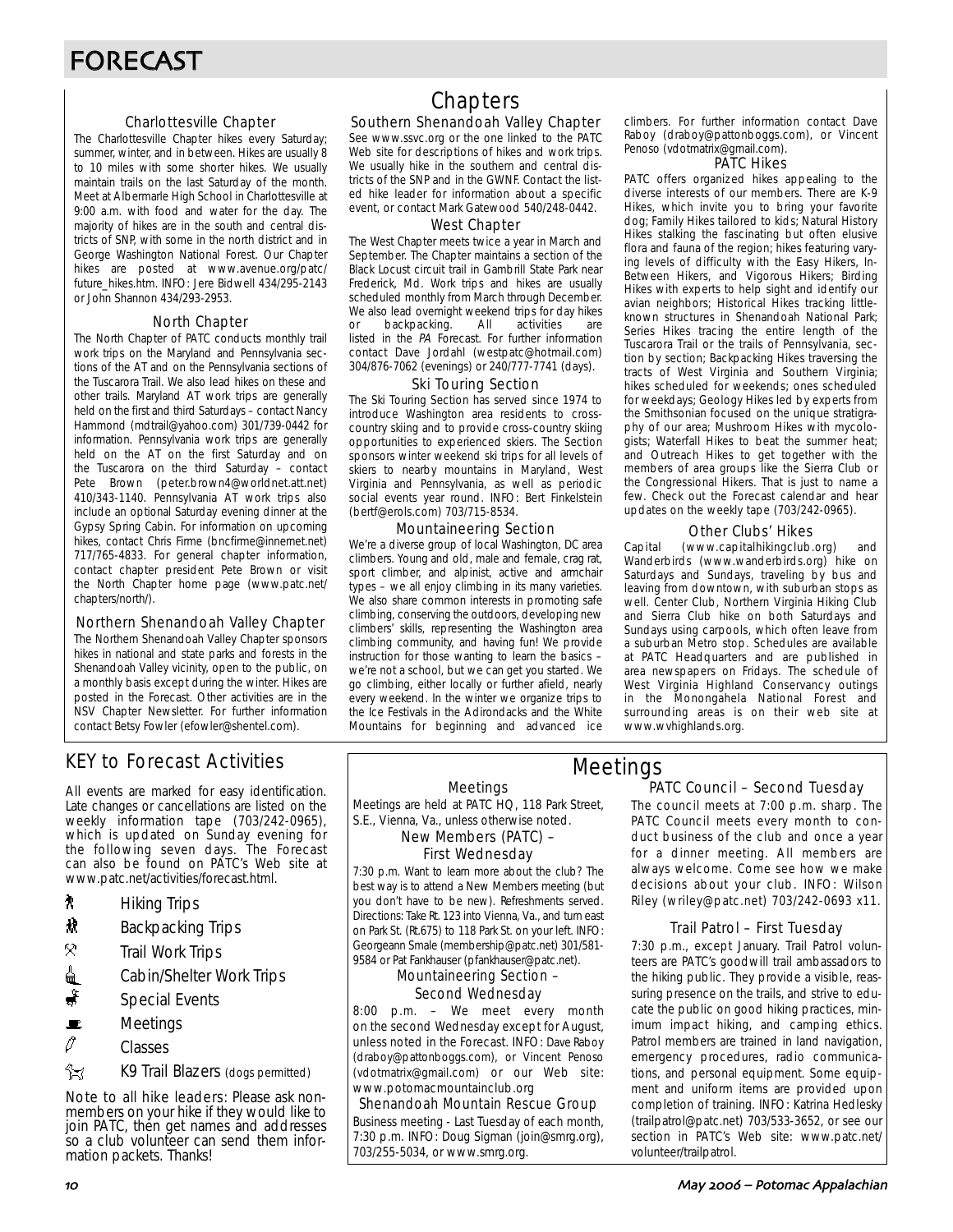

## **May**

#### 1 (Monday) DEADLINE – June Potomac Appalachian Material due to editors 5:00 p.m.

All items for the next issue of the newsletter due. Send Forecast events to PA-Forecast@patc.net and all other articles to the editor at PA@patc.net. NOTE: Do not send photos or articles to headquarters. E-mail for address.

#### 1 (Monday)  $*$  HIKE – Family Hike Sterling, VA

Come enjoy a kid-friendly circuit hike in beautiful Claude Moore Park. We will hike about 2 and a half miles. We will picnic along the way, next to a pond. After the hike, we will enjoy the activities and turtles in their visitor center. INFO: Lauren Lang (at94L@ netzero.com) 571/242-3950.)

#### 2 (Tuesday) ` HIKE – Vigorous Hikers

Central District, Shenandoah National Park, VA Climb Buck Hollow to the AT south to Pinnacles, return via upper Hannah Run Trail and Hazel River Trail to White Rocks then bushwhack 1.5 mi. down the old wagon road. 14 mi. 3500 ft. climb. INFO: Chris Nolen (chrishiker@erols.com) 301/469-8931.

#### 2 (Tuesday)  $\mathbf{\mathbf{\mathsf{\mathsf{\mathsf{E}}}}}$  MEETING - Trail Patrol, 7:30 p.m.

3 (Wednesday) ` HIKE – Easy Hikers Upper Marlboro, MD

We'll hike at Jug Bay, in Patuxent River Park. Meet at 10:15 a.m. in the parking lot near the park office. A 4-mile hike will be preceded by a 1 and half hour cruise on the Otter, with a park naturalist. Boat capacity is 20 passengers; reservation required. Directions: From Beltway, take Exit 11A, Pennsylvania Ave. (Rt. 4) south/east. Go 8 miles, and take Rt. 301 south for 1.7 miles. Turn left on Croom Station Rd., go 1.6 miles. Turn left on Croom Rd. (Rt. 382), go 1.5 miles. Turn left on Croom Airport Rd., go 2 miles. Turn left into park driveway to visitor parking, 1.6 miles. Bring lunch and water. INFO: John or Suzanne Kominski 703/751-3026.

#### 3 (Wednesday) ` HIKE - Midweek Hikers Location to be determined

The PATC Midweek Hikers carpool each Wednesday from the Washington, DC area to various trailheads. Hikes are at a moderate pace and about 8 to 12 miles in length with varied elevations. Current information, including meeting place, time, leader's name and phone number, and a detailed description of the hike are available on the PATC Activities Recording: 703/242-0965.

## 3 (Wednesday)

 $\mathbf{\mathbf{\mathbb{E}}}$  MEETING - New Members (PATC), 7:30 p.m.

#### 6 (Saturday) ` HIKE – Long Distance Hike Great Falls, VA

CCT-V — The Fifth Annual Cross County Trail Hike. This north-to-south 38-mile hike along the stream banks and through the woods of Fairfax County will start at "first light" to allow us to complete the hike before sunset. Run jointly with the Sierra<br>Club's MWROP. INFO: Chris Nolen MWROP. (chrishiker@erols.com) 301/469-8931, or Cliff Noyes (cliff.noyes@juno.com) 540/373-8267.

#### Potomac Appalachian – May &&

#### 6 (Saturday) ` HIKE – Natural History Trillium Hike Linden, VA

Bob Pickett, PATC Naturalist, leads this moderately difficult 7-mile hike through literally millions of blooming white-flowering trillium in this botanically-rich area. In addition to the famous trillium fields, we will see yellow lady slippers, showy orchids, and the regionally-rare nodding trillium. Migrating warblers are also a highlight of this hike, with this area being one of the few hot spots in our region for seeing and hearing the cerulean warbler. INFO: Bob Pickett 301/681-1511.

## 6 (Saturday) ` HIKE – Vigorous Hikers Fairfax County, VA

The Fairfax Cross County Trail (CCT). To help celebrate the opening of the CCT, the "Tuesday Vigorous Hikers" plan to hike the full 38 miles of the trail. Join us on all, or part, of this hike. INFO: Cliff Noyes (hclmnoyes@yahoo.com) or Chris Nolen (chrishiker@erols.com) 301/469-8931.

#### 6 (Saturday)  $\blacksquare$  MEETING – North Chapter Arendtsville, PA

3:00 p.m. We'll hold our spring meeting and picnic at Gypsy Spring Cabin. INFO: Pete Brown (peter.brown4@worldnet.att.net) 410/343-1140.

#### $6 \times 5$  (Saturday) . TRAIL WORK TRIP – Rock Creek Park Washington, DC

8:15 a.m. – noon. Meet at the Rock Creek Nature Center located south of the Military Road NW park entrance. INFO: Alex Sanders (wdctrails@yahoo.com) 703/465-8140 or Ranger Ken Ferebee at 202/895-6221.

#### $6 \over 8$  (Saturday) . TRAIL WORK TRIP – South Mountaineers Appalachian Trail, MD

INFO: Nancy Hammond (mdtrail@yahoo.com) 301/739-0442.

## 6 (Saturday) . TRAIL WORK TRIP – Yankee Clippers Appalachian Trail, PA

INFO: Pete Brown (peter.brown4@worldnet.att.net) 410/343-1140.

#### 6 – 7 (Saturday – Sunday)  $\ell$  CLASS – Wilderness First Aid (WSC) Alexandria, VA

A program of the Wilderness Safety Council, this eighteen-hour class includes classroom study, hands-on practice, and results in a two-year certification. The cost is \$160. More information and registration at: http://wfa.net. INFO: Christopher Tate (chris@wfa.net) 703/836-8905.

## 9 (Tuesday) a CLASS – Bird Watching (REI) Fairfax, VA

7:00 p.m. Come hear The Audubon Society of Northern Virginia's birding experts discuss how to identify resident species and pick up tips on choosing the best binoculars for you. A short introduction will be followed by a field trip to a nearby park. Wear walking shoes and dress for the weather. This event is co-sponsored by Audubon Society of Northern Virginia (ASNV) and Audubon at Home in Northern Virginia. INFO: Mark Nelson (MNelson@rei.com) 703/379-9400.

## 9 (Tuesday)<br>■ MEETING - PATC Council, 7:00 p.m.

#### 10 (Wednesday) ` HIKE – Easy Hikers

Washington, DC

We will hike about 4.5 miles in the central section of Rock Creek Park, walking south to Rolling Meadow Bridge where we eat lunch. There are a few ups & downs on this hike. Meet at 10:15 a.m. on Beach Drive candy cane parking lot; 3 parking lots south of Beach Drive & East-West Hwy. Bring lunch and water. INFO: Carol Niedzialek, (cactus41@earthlink.net) 301/949-9729.

## 10 (Wednesday)

#### ` HIKE – Midweek Hikers Location to be determined

See May 3 event for more information.

#### 10 (Wednesday)

MEETING - Mountaineering Section, 8:00 p.m.

## 13 (Saturday)<br>┆ HIKE – In Between Hikers Reston, VA

Fairfax County Cross County Trail Hike #4. Scenic and one-way, 7.7-mile hike in Reston/Great Falls area, from Lawyers Rd. to Leigh Mill Rd. Car shuttle required. Joint event with Sierra Club MWROP. Bring lunch and water but no pets. Limited to 20 people. INFO: Carol Ivory (carolivory@verizon.net) 703/ 476-8730 or Henri Comeau (HenriComeau@ aol.com) 703/451-7965.

#### 13 (Saturday)

#### ` HIKE – Long Distance

#### Central District, Shenandoah National Park, VA

After ascending the Conway River Trail (with several stream crossings) to the AT, the hike will proceed south over Bear Fence Mountain (a rock scramble and one of the only 360 degree views in SNP) to the Pocosin Hollow Trail. Several more stream crossings will complete the circuit. Total distance 16 miles with an elevation gain of 3500 feet. The pace is moderate to allow for time to stop to investigate any flora and fungi of interest. Inexperienced hikers contact leader if details needed. INFO: William Needham (Needham82@aol.com) 410-884-9127.

#### 13 (Saturday)

#### ` HIKE – Northern Shenandoah Valley Chapter Woodstock, VA

Enjoy spring and great views on this scenic, sevenmile hike from 1,600 ft. at the Trout Run Trailhead to the 2,800 ft. summit on Halfmoon Mountain, location of a former fire lookout station. Hike in diverse environments from open deciduous woods, going up the hollow created by Halfmoon Run, to the pine and boulder-covered top. Vistas include surrounding mountains in West Virginia and Trout Run Valley. We will also hike to the view of Halfmoon Mountain itself. One mile of the return will be via an old road, off the trail, downhill to Halfmoon Run. For those not wishing to hike off the trail, they may return from Halfmoon Mountain directly for a total distance of six miles. INFO: Walt Smith (wsmith@visuallink.com) 540/678/1043.

## 13 – 14 (Saturday – Sunday)<br>
CABIN WORK TRIP - Vining Tract Crew Stanardsville, VA

Come join our crew as we continue the construction of Butternut Cabin and perform trail maintenance on this, PATC's largest property with nearly 1,000 acres and six rental cabins. On the eastern slope of SNP, the property is surrounded by undeveloped land and offers great views of the Virginia Piedmont. Overnight at Conley Cabin. INFO: Hugh Robinson, (mes.htr@verizon.net) 703/525-8726.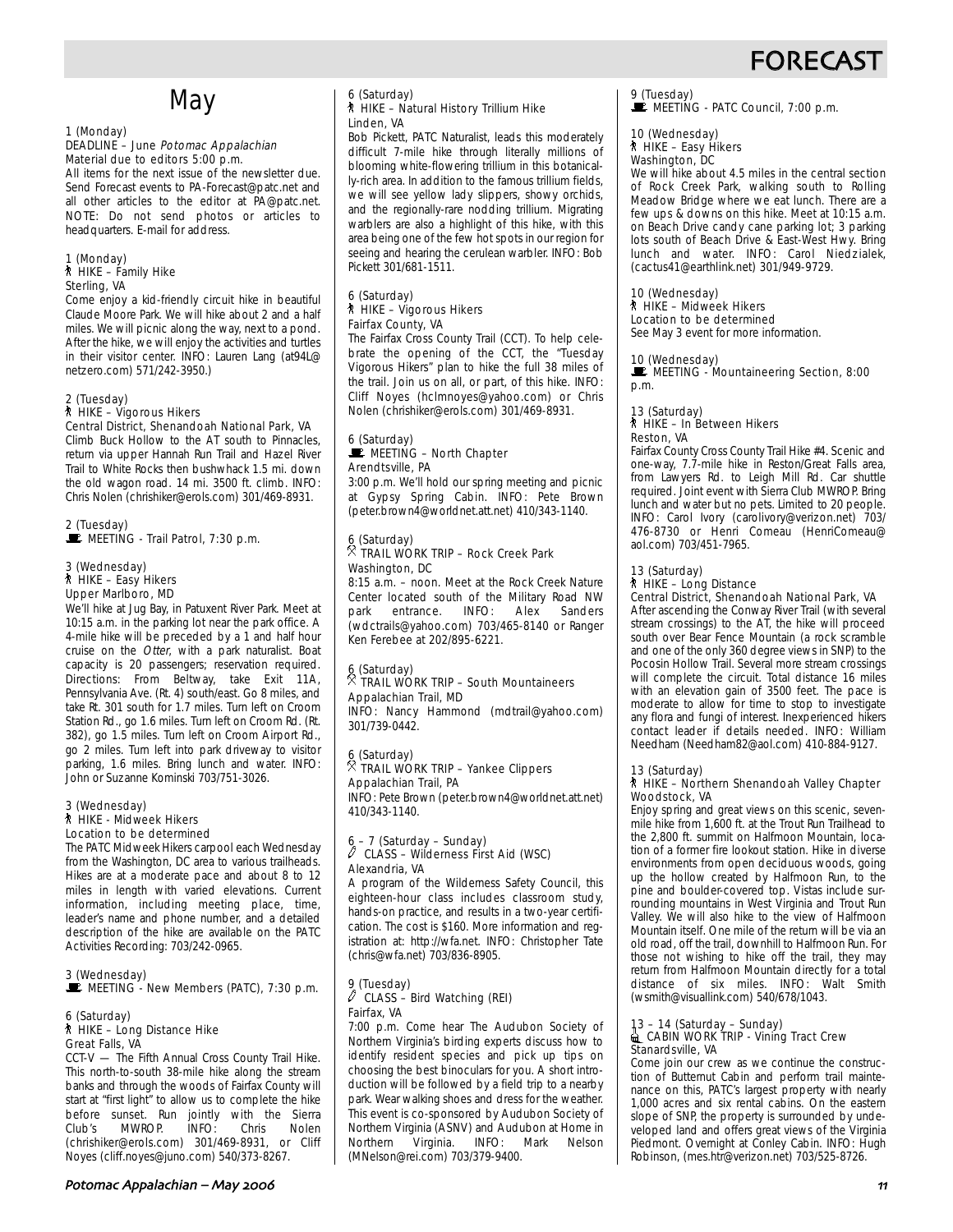## FORECAST

## 13 – 14 (Saturday – Sunday)<br>₩ SPECIAL EVENT – Ravishing Raptors Berkeley Springs, WV

We'll celebrate 'Ravishing Raptors and Other Fine Feathered Friends' at the Panorama Overlook in Berkeley Springs. This overlook has the 7th most beautiful view in the U.S. where you can see West Virginia, Maryland, and Pennsylvania all at once. We need trail talkers, as well as someone to lead a hike in the area. This event is sponsored by the Ecology Coalition of Morgan County (www.natureniche.biz). INFO: Jane Thompson (jayteehike@yahoo.com) 301/349-2496.

## 13 – 14 (Saturday – Sunday) . TRAIL WORK TRIP – Cadillac Crew Martinsburg, WV

The Crew continues work on an emergency Tuscarora Trail relocation at the north end of Sleepy Creek WMA. It will be a challenge to build the trail through a steep rock field. Hopefully we will finish the project this work trip. Bring water and a lunch for Saturday noon. Community dinner on Saturday night. Overnight location to be determined. INFO: Jon or Katherine Rindt (jkrindt@adelphia.net) 540/635-6351.

#### 16 (Tuesday) ` HIKE – Vigorous Hikers Central District, Shenandoah National Park, VA

Climb Rose River Fire Rd. connecting to scenic Rose River Loop Trail. Climb to AT south to the Lewis Falls. Return via Rapidan Fire Rd. & Dark Hollow Falls Trail 18 miles, 4300 ft climb. INFO: Chris Nolen (chrishiker@erols.com) 301/469-8931.

## 16 (Tuesday)<br>第 SPECIAL EVENT – Alps Adventure (REI) College Park, MD

7:00 p.m. Explore the numerous hikes, hostels, and huts in the Austrian Alps. Visit St. Bernard's Pass, home of the famous rescue dogs. Travel by train, bus, and horse-drawn cart. See glaciers and spectacular mountain scenery near the other side of the Matterhorn and Mont Blanc-in Italy. World traveler and author, Faith Stern, presents a slide show of a two-month independent hiking trip in the Alps of Austria and Italy. The presentation includes glimpses of Vienna, Innsbruck, and Graz in Austria and Vaduz, Liechtenstein. A signing of her book: Getting There With Faith: Adventures of a Travel Addict will follow the show. INFO: Mark Nelson (MNelson@rei.com) 703/379-9400.

## 17 (Wednesday) a CLASS – Backpacking 101 (REI) Bailey's Crossroads, VA

7:30 p.m. Join us, as we take the mystery out of backpacking and share our knowledge and experience. We'll cover essential backpacking gear and skills, proper clothing, and understanding how to plan, prepare and enjoy your adventure while staying safe, warm and dry. INFO: Mark Nelson (MNelson@rei.com) 703/379-9400.

#### 17 (Wednesday) ` HIKE – Easy Hikers Washington, DC

Meet at Pierce Mill parking lot in Rock Creek Park. We will walk to National Zoo, cross over to Adams Morgan and walk to 16th street. Walk down 16th street to Meridian Park, over to Meridian House and back to National Zoo for lunch before returning to parking. Possible stops at Mexican Cultural Institute and Meridan House. Distance of 4-5 miles. INFO: Dan Lieberman (danlan2000@att.net) 301/986-9015.

17 (Wednesday) ` HIKE – Midweek Hikers Location to be determined See May 3 event for more information.

#### 20 (Saturday) ` HIKE – Shenandoah AT Series

Central District, Shenandoah National Park, VA Bearfence Mountain to Swift Run Gap. Section 5.2, about 15km (9.5 miles). After the hike an optional jaunt to view South River Falls. INFO: Dave Jordahl (westpatc@hotmail.com) 240/777-7741, or 304/876-7062.

#### 20 (Saturday) ` HIKE – Waterfall and Wildflower Series South District, Shenandoah National Park, VA

This will be a 10-mile circuit to Riprap Falls on the Riprap, Appalachian and Wildcat Ridge Trails. There will be no bushwhacking. There is a possibility we might see the Large Whorled Pogonia, an uncommon native orchid. PATC Map 11. INFO: Jack Thorsen (thorsen4@Juno.com) 703/339-6716 or William Needham (Needham82@aol.com) 410/884-9127.

## 20 (Saturday)<br> SPECIAL EVENT – Camp/Backpack (REI) Gaithersburg, MD

12:00 noon – 4:00 p.m. Come to Seneca Creek State Park and see the latest in camping and backpacking equipment; attend clinics on the basics of backpacking, backcountry cooking, Leave No Trace. Rain will cancel this event. INFO: Mark Nelson (MNelson@rei.com) 703/379-9400.

## 20 (Saturday) . TRAIL WORK TRIP – Northern Virginia McLean, VA

Join a training workshop on trail maintenance supported by the ACME Treadway Trail Crew. We will redo some sections of the Potomac Heritage Trail along the scenic Potomac River. Trainers will help all abilities learn the fundamentals and "Zen" of trail work. 9:30 a.m. to 3:00 p.m. Saturday only, with optional potluck meal afterwards. Limited to 15 slots – Must RSVP, if interested. INFO: Bruce Glendening (bglendening@yahoo.com) 703-532-9093.

### 20 (Saturday) . TRAIL WORK TRIP – Roaring Tuskers Gore, VA

The Roaring Tuskers, Tuscarora Trail Central District Trail Crew, will be working on relocating the Tuscarora Trail in vicinity of Gore. Please bring water, lunch, gloves and boots. INFO: Steve Sharp (stevenlsharp@comcast.net) 240/338-3655.

#### 20 (Saturday) . TRAIL WORK TRIP – South Mountaineers Appalachian Trail, MD

INFO: Nancy Hammond (mdtrail@yahoo.com) 301/739-0442.

#### 20 (Saturday) TRAIL WORK TRIP - Stonewall Brigade Woodstock, VA

Join the Stonewall Brigade to keep trails clear in one of PATC's least crowded and scenic districts. Experience unnecessary, all tools and training provided. Help us put together a new group of interested volunteers who like to be outdoors making trails more enjoyable for others. Our schedule will be the third Saturday of every month; you are welcome to join us every month, a few times a year, or as many times as you can. Work will usually be in the area covered by PATC Map F – Great North Mountain on the VA/WV border. Meet at the Wolf Gap Recreation Area campground parking lot (PATC Map F coordinates E-19) at 9:00 a.m. This trip is subject to prevailing or forecast weather. If doubtful, please check before going to the meeting site. See also: www.patc.net/volunteer/trails/ stonewall/stonewall.html. INFO: Hop Long (theFSLongs@comcast.net) 301/942-6177 or Jim Tomlin (jtomlin@helix.nih.gov).

#### 20 (Saturday) . TRAIL WORK TRIP – Yankee Clippers Appalachian Trail, PA

INFO: Pete Brown (peter.brown4@worldnet.att.net) 410/343-1140.

## 20 – 21 (Saturday – Sunday) . TRAIL WORK TRIP – North District Hoodlums

## North District, Shenandoah National Park, VA

Come on down to the bayou and join us in our annual Cajun work trip. The Hoodlums trail crew works on the AT and the blue-blazed trails in the north section of SNP. After a day of hard work we will enjoy the camaraderie of fellow trail workers with a Cajun theme meal at Indian Run maintenance hut. Come for the day, stay for dinner, and camp overnight if you wish. Or just come out and work with us during the day. Some folks who stay over may even want to work on Sunday. Newcomers are always welcome! We'll meet at Piney River Ranger Station, MP 22 on Skyline Drive, at 9:00 a.m. on Saturday morning. INFO: Dick Dugan (rdugan@ frontiernet.net) 304/856-3511.

## 20 – 21 (Saturday – Sunday) . TRAIL WORK TRIP – Shenandoah Bartenders Central District, Shenandoah National Park, VA

Lovely little Buck Hollow will be the object of the Bartenders' attention on this trip. North end of this trail needs some treadway repairs and upgrades on the stream crossings. Come out and learn some trail maintenance basics. We love new faces, and don't worry - we offer on-the-job training. For free. Also accommodations at a PATC cabin on Friday and Saturday nights. INFO: Cathie Cummins (Cathie@wfa.net) 703/631-7421, 8:00 p.m. to 10:00 p.m. on weeknights.

## 21 (Sunday) ` HIKE – Sunday Hikers Comus, MD

May means wildflowers and hikes in the wood. We'll be visiting an old favorite, Sugarloaf Mountain, for this springtime hike. Hopefully we'll be in time to see the mountain laurel blooming this year. This is an 8.5-mile moderate hike, with an elevation change of 1,700 ft. On this route we'll catch all the great overlooks as well. INFO: Vince Ferrari (vincentferrari@gmail.com) 301/249-2210.

## 21 (Sunday)<br>
SPECIAL EVENT – Camping/Backpacking(REI) Lorton, VA

12:00 noon – 4:00 p.m. Come to Pohick Bay Regional Park and see the latest in camping and backpacking equipment; attend clinics on the basics of backpacking, backcountry cooking, Leave No Trace. Rain will cancel this event. INFO: Mark Nelson (MNelson@rei.com) 703/379-9400.

### 21 (Sunday) . TRAIL WORK TRIP – West Chapter Frederick, MD

Continuation of the Spring, 2006 West Chapter trail work sessions at Gambrill State Park. Ongoing trail maintenance projects. Meet 10:00 a.m. at the Nature Center. INFO: Dave Jordahl (westpatc@ hotmail.com) 240/777-7741, or 304/876-7062.

## 23 (Tuesday) a CLASS – Travel Photography (REI) Fairfax, VA

7:30 p.m. Join world photographer, Dean Villanueva, just back from a trip to Tibet, for an informative evening on travel photography. Through words and images, Dean will walk you through trip logistics – setting goals, what to shoot, equipment, digital vs. traditional, photo etiquette, composition, and technique. Visit www.villanueva-usa.com for more information. INFO: Mark Nelson (MNelson@rei.com) 703/379-9400.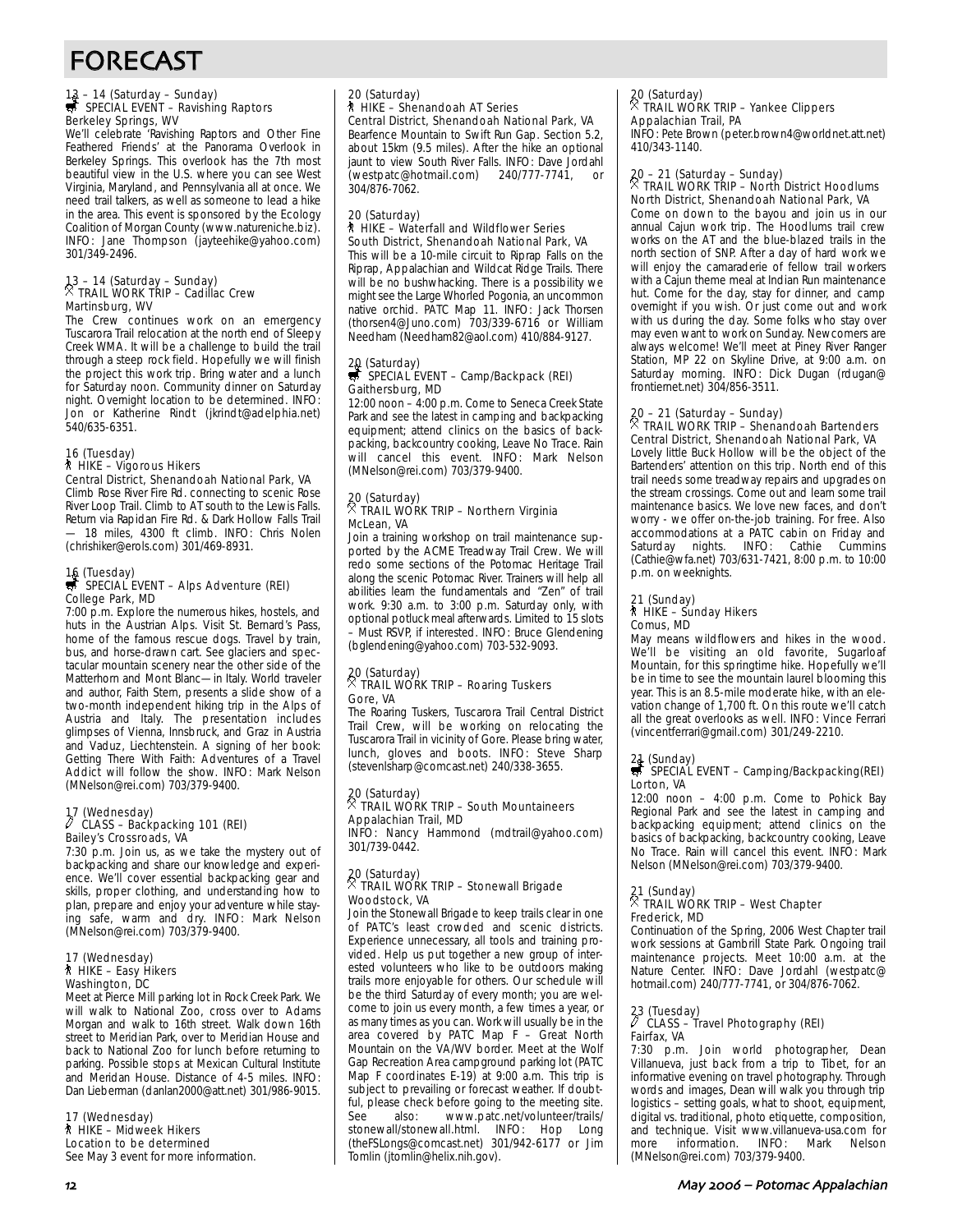

#### 23 (Tuesday) ` HIKE – Vigorous Hikers South District, Shenandoah National Park, VA

Brown Mtn Overlook — Brown Mtn Trail, Big Run Portal Trail, Patterson Ridge Trail, AT, 13 mi., 3000 ft. climb with options for longer hike. INFO: Chris Nolen (chrishiker@erols.com) 301/469-8931.

### 23 (Tuesday)<br>第 SPECIAL EVENT – Heli-Hiking Rockies (REI) College Park, MD

7:00 p.m. The Canadian Rockies are majestic, aweinspiring, and more. Heli-Hiking is one of the world's greatest and rarest summer mountain experiences. The combination of luxurious lodges, service, guides, and casual gourmet cuisine is as good as it gets, anywhere. And the mountains are remote wilderness, inaccessible without the careful and sensitive use of helicopters. Come out for an evening's glimpse of what you can experience in Canada! INFO: Mark Nelson (MNelson@rei.com) 703/379-9400.

#### 24 (Wednesday) ` HIKE – Easy Hikers Rosslyn, VA

A hike on the Roosevelt Island/Mount Vernon Trail. Park in Theodore Roosevelt Island lot or take 15 minute walk from Rosslyn Metro. We will go two miles up Mount Vernon Trail to Navy and Marine Memorial off George Washington Parkway before doubling back. Spectacular river and city views. Bring camera. Afterward we will do mile-hike around island. Lunch at Teddy Roosevelt Memorial Plaza. Bring lunch and water. No pets! INFO: Jim Flanigan (jflanigan@aol.com) 202/554-3775.

#### 24 (Wednesday) ` HIKE – Midweek Hikers Location to be determined

See May 3 event for more information.

## 24 (Wednesday)<br>第 SPECIAL EVENT – Heli-Hiking Rockies (REI) Rockville, MD

7:30 p.m. See May 23 listing for details. INFO: Mark Nelson (MNelson@rei.com) 703/379-9400.

## 25 (Thursday) a CLASS – GPS 101 (REI) College Park, MD

7:00 p.m. Learn how GPS receivers work and what affects accuracy, as well as features, benefits and how to choose a model. We'll also include a brief overview of online resources and batteries, water and shock resistance and accessories. INFO: Mark Nelson (MNelson@rei.com) 703/379-9400.

## 26 – 28 (Friday – Sunday)<br>Lamang Cabin Work TRIP – Argow Cabin South District, Shenandoah National Park, VA

Come help restore an old mid 1800's log cabin built by Confederate Soldier James Samuel Eaton. We will be replacing the old floor joists of the cabin and begin construction of the new privy. Overnight accommodations will be at Schairer Trail Center, a short 1/2 mile hike in from Eaton Hollow Overlook on Skyline Drive (MM70). Communal meals for Sat. dinner, Sun. Breakfast and Sun. lunch for a minimal fee. INFO: Jeff Testerman (jtest@ntelos.net) 434/589-2081.

#### 27 (Saturday) ` HIKE – In Between Hikers Great Falls, VA

Fairfax County Cross County Trail Hike #5. One-way and scenic 7.2 mi. in Great Falls area, consisting of 2.2 mi. from Leigh Mill Rd. to CCT terminus in Great Falls Park, and then partly hilly 5 riverfront mi. in that park and Riverbend Park. Car shuttle required. Joint event with Sierra Club MWROP. Bring lunch and water but no pets. Limited to 20 people. INFO: Henri Comeau (HenriComeau@aol.com) 703/451-7965.

#### 27 (Saturday) ` HIKE – Tuscarora Trail Series Berkeley Springs, WV

Hike in Sleepy Creek WMA, in West Virginia. Elevation change of 1200 feet. Using a new relocation, we will hike up Sleepy Creek Mountain as we enter the Wildlife Management Area. From there, it is level hiking until we drop down to the North end of Sleepy Creek Lake. INFO: Jason Rainville (superjasonr@hotmail.com) 304/262-0994.

## 27 – 28 (Saturday – Sunday) . TRAIL WORK TRIP – Cadillac Crew Round Hill, VA

Join the Crew for Memorial Day weekend as we work on erosion problems on the AT north of Blackburn. As usual, there are a variety projects to choose from when the Crew visits Blackburn. Community dinner on Saturday night. Overnight at Blackburn Trail Center. INFO: Jon or Katherine Rindt (jkrindt@adelphia.net) 540/635-6351.

## 28 – 29 (Sunday – Monday)<br>
SPECIAL EVENT – Viva Vienna! Vienna, VA

Viva Vienna! will once again fill Center Street with hundreds of vendors. There will be live music and dance, amusement rides and plenty of good food. PATC will have a display at this event and could use some help. Even if you only have an hour or two, we could use you to set up and take down the display. Help is needed from 10:00 a.m. to 8:00 p.m. on Sunday and from 10:00 a.m. to 6:00 p.m. on Monday. INFO: Pat Fankhauser (pfankhauser@patc.net).

## 30 (Tuesday) ` HIKE – Vigorous Hikers Central District, Shenandoah National Park, VA

Climb to the AT on the Slaughter Trail, go south on the AT, visit South River falls, descend Pocosin Hollow Trail. 16 mi., 3100 ft. uphill. INFO: Chris Nolen (chrishiker@erols.com) 301/469-8931.

30 (Tuesday) **WEETING - Shenandoah Mountain Rescue** Group (Business meeting), 7:30 p.m.

### 30 (Tuesday)<br>S SPECIAL EVENT – Heli-Hiking Rockies (REI) Fairfax, VA 7:30 p.m. See May 23 listing for details. INFO: Mark

Nelson (MNelson@rei.com) 703/379-9400. 31 (Wednesday)

` HIKE – Easy Hikers Great Falls, VA

We will hike 5 miles in Great Falls National Park. Bring lunch, water and your Golden Age Passport or pay entrance fee. We will meet at 10:15 a.m. in the parking lot next to the Visitors Center. Directions: Take Georgetown Pike at exit 44 from Beltway towards Great Falls. Turn right at first stoplight into park. INFO: Sigrid Crane (sigrid.crane@verizon.net) 703/938-0954.



#### 31 (Wednesday) ` HIKE – Midweek Hikers Location to be determined See May 3 event for more information.

## June

### 1 (Thursday)

#### DEADLINE – July Potomac Appalachian Material due to editors 5:00 p.m.

All items for the next issue of the newsletter due. Send Forecast events to PA-Forecast@patc.net and all other articles to the editor at PA@patc.net. NOTE: Do not send photos or articles to headquarters. E-mail for address.

#### 3 (Saturday)  $\sum_{i=1}^{n}$  HIKE – K9 Trailblazers Thurmont, MD

We'll hike at a moderate pace for an up to eight-mile loop through Catoctin (depending on trail closures). Along the way we'll take in the scenic vistas at Chimney, Wolf, and Hog Rocks. This hike will be on rocky trails with ~700 ft total elevation change. Sturdy boots with good ankle support required. This is a joint hike with K9Trailblazers so well behaved dogs are welcome as long as you keep them on a leash and scoop up after them. Maps, chocolate, and dog biscuits provided at the trailhead! Bring snacks and water for you and your dog. Visit www.k9trailblazers.org. INFO: Jenifer Foster (jeniferfoster@msn.com)

#### 3 (Saturday)

#### ` HIKE – Shockeys Knob Circuit Hike Shockey's Knob, VA

Enjoy a 6.5-mile, 800 ft. elevation gain, circuit hike that takes in great views at High Rock and Caskeys Cliff. We will begin at the High Rock Trailhead parking lot in Sleepy Creek Wildlife Management Area (SCWMA). We will be hiking on the High Rock, Mini Knife Edge, and Tuscarora trails, as well as the new Millrace Trail recently completed by the Cadillac Crew. INFO: Walt Smith (wsmith@visuallink.com) 540/678-1043.

#### 3 (Saturday)<br>**s** SPECIAL EVENT – National Trails Day Central District, Shenandoah National Park, VA



Events held at the Byrd Visitor Center. PATC, in partnership with SNP, will sponsor a day celebrating opportunities to experience our natural world. Join us for guided hikes, displays, and information on how you can improve your hiking skills while minimizing your impact on the environment. Events held throughout the day. Admission is free and open to the public (normal park entrance fees apply). Visit www.patc.net/volunteer/trailpatrol/Outreach/ntdinfo.htm INFO: Cindy Majewski (TPNTD@patc.net).

### 3 (Saturday) . TRAIL WORK TRIP – Rock Creek Park Washington, DC



8:15 a.m. - noon. National Trails Day work project. Meet at the Rock Creek Nature Center located south of the Military Road NW park entrance. Rain or shine. INFO: Alex Sanders (wdctrails@yahoo.com) 703/465-8140 or Ranger Ken Ferebee 202/895-6221.

### 3 (Saturday) . TRAIL WORK TRIP – South Mountaineers Appalachian Trail, MD



**Appalachian Trail, MD<br>Join the South Mountaineers for the annual National** Trails Day event, which includes a catered supper, sponsored by The Trail House of Frederick for the fifth consecutive year. INFO: Nancy Hammond (mdtrail@yahoo.com) 301/739-0442.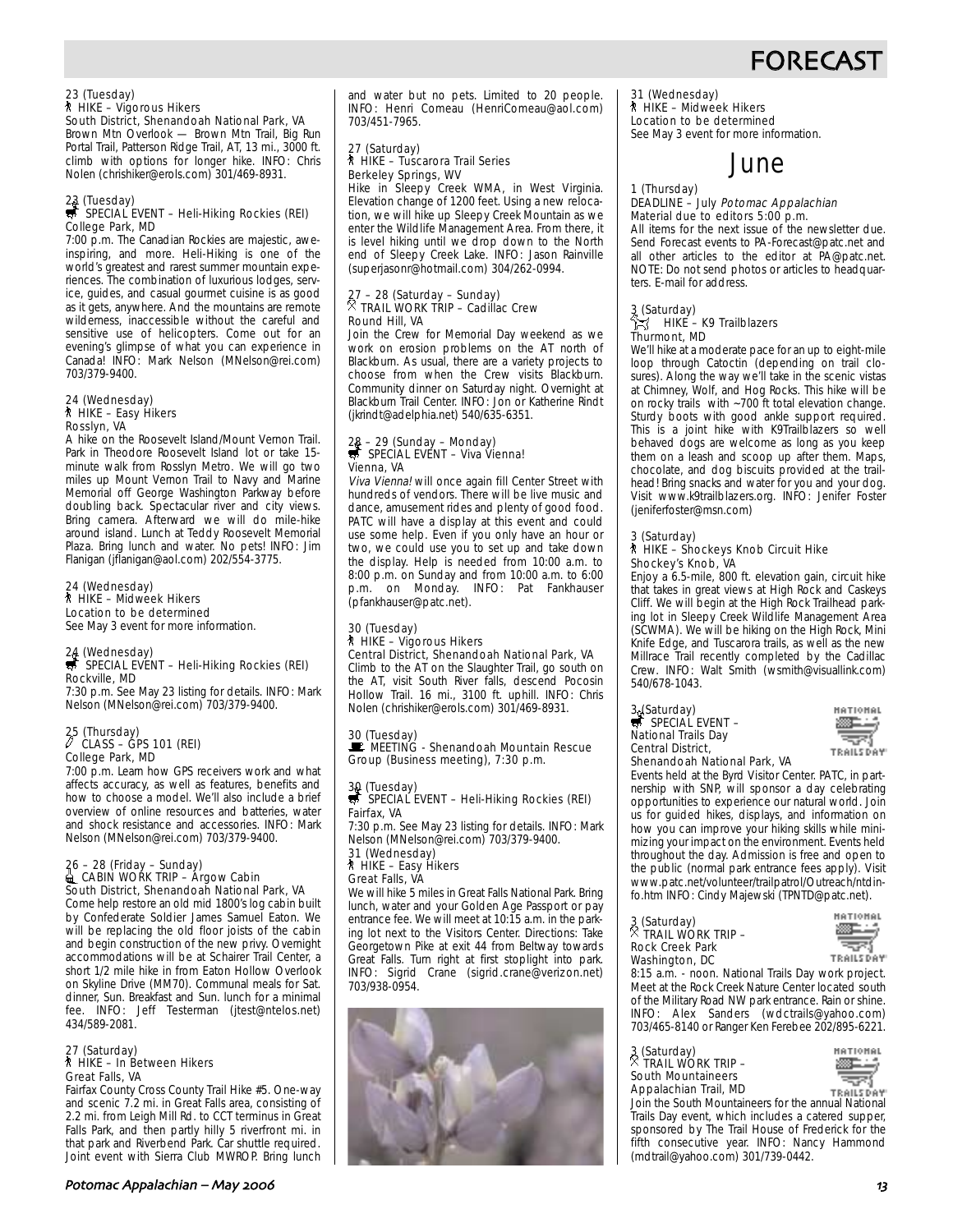## FORECAST

#### 3 (Saturday) . TRAIL WORK TRIP – Yankee Clippers Appalachian Trail, PA



Set a good example and join the Yankee Clippers trail crew for a National Trails Day weekend work<br>trip. INFO: Pete Brown trip. INFO: Pete Brown (peter.brown4@worldnet.att.net) 410/343-1140.

#### 4 (Sunday) . TRAIL WORK TRIP – West Chapter Thurmont, MD



This is the West Chapter's National Trail Day Event, at Cunnigham Falls State Park or Gambrill State Park; near Thurmont, MD or Frederick, MD. Details TBD and posted in the June PA. INFO: Dave Jordahl<br>(westpatc@hotmail.com) 240/777-7741 or (westpatc@hotmail.com) 240/777-7741 or 304/876-7062.

#### 6 (Tuesday) ` HIKE – Vigorous Hikers North District, Shenandoah National Park, VA

We begin with the scenic ascent up Little Devil's Stairs, connecting to the Sugarloaf Trail to inspect the Laurel in season, joining the AT to the Tuscarora, the Elkwallow Trail the AT, then descending the Piney Branch Trail and the Hull School Trail for 4,000 feet climb and 17 miles. INFO: Chris Nolen (chrishiker@erols.com) 301/469-8931.

6 (Tuesday) \MEETING - Trail Patrol, 7:30 p.m.

#### 7 (Wednesday) CLASS - Women's Backpacking (REI) Bailey's Crossroads, VA

7:30 – 9:00 p.m. Join us for an evening at REI for a thorough introduction to equipment. Then spend a weekend field testing your equipment and learning new skills on a backpacking trip along the Appalachian Trail. We'll plan to hike 7 miles the first day, a little over 5 the next, on a trail that for the most part is gently rolling. That should leave plenty of time and energy to learn about Leave No Trace camping, how to use a stove and what to cook on it, map and compass, caring for your feet, and how to pitch a tent. Trip fee \$125 covers food from dinner on Friday June 16 to lunch on Sunday, June 18, and camping fees, all group camping equipment, and expert leadership. INFO: Mark Nelson (MNelson@rei.com) 703/379-9400.

#### 7 (Wednesday) ` HIKE – Midweek Hikers Location to be determined

See May 3 event for more information.

#### 7 (Wednesday)  $\mathbf{\mathbf{\mathbf{\mathbb{E}}}}$  MEETING - New Members (PATC), 7:30 p.m.

## 10 (Saturday)<br>┆ HIKE – In Between Hikers Lorton, VA

Fairfax County Cross County Trail Hike #6. One-way, 7.5 mi. hike in Lorton/Springfield area consisting of 4.5 mi. on newly opened Laurel Hill Scenic Greenway Trail, from Occoquan River to Wadebrook Terr., and then 3 mi. along parklandencased Pohick Valley Stream Park to Fairfax County Pkwy. Joint event with Sierra Club MWROP. Bring lunch and water but no pets. Car shuttle required. Limited to 20 people. INFO: Ray Evert (hikerdude22@msn.com) 703/893-3792 or Henri Comeau (HenriComeau@aol.com) 703/451-7965.

## 10 (Saturday) . TRAIL WORK TRIP – South Mountaineers Appalachian Trail, MD

INFO: Nancy Hammond (mdtrail@yahoo.com) 301/739-0442.



#### 10 – 11 (Saturday – Sunday)  $\frac{1}{2}$  **BACKPACKING TRIP – North Chapter** Frostburg, MD

A backpacking weekend on the Big Savage Trail near Frostburg, MD. Total hiking distance 16.9 miles. Must have done backpacking and must have own gear and food. INFO: Christopher Firme (bncfirme@innernet.net) 717/794-2855 after 6:00 p.m.

### 10 – 11 (Saturday – Sunday) . TRAIL WORK TRIP – Cadillac Crew Winchester, VA

The Crew will continue building the new Millrace Trail that connects the Tuscarora Trail to the White Rocks Trail through Sleepy Creek WMA. The trail has been cleared but there is a lot of sidehill tread to dig. Bring water and a lunch for Saturday noon. Community dinner on Saturday night. Overnight at Margie Knott's cabin. INFO: Jon or Katherine Rindt (jkrindt@adelphia.net) 540/635-6351.

#### 11 (Sunday) ` HIKE – Sunday Hikers Harpers Ferry, WV

We'll re-visit a favorite hike, the big loop around Harpers Ferry. This moderate circuit of approximately 10 miles will include spectacular views and lots of uphill climbing. From Harpers Ferry, we'll follow the AT, past Jefferson Rock, across the Shenandoah River, and climb up to Loudoun Heights. Then, after crossing over the Potomac, we'll hike down the C&O towpath to the Maryland Heights trail, and climb up for more views, followed by a descent back into town. PATC Map 7. INFO: Vince Ferrari (vincentferrari@gmail.com) 301/249-2210.

13 (Tuesday)

WE MEETING - PATC Council, 7:00 p.m.

#### 14 (Wednesday) ` HIKE – Midweek Hikers Location to be determined See May 3 event for more information.

14 (Wednesday)

MEETING - Mountaineering Section, 8:00 p.m.

### 17 (Saturday) ` HIKE – Waterfall and Wild Flower Series Central District, Shenandoah National Park, VA

A 12-mile circuit hike with an easy 3-mile bushwhack to Timber Hollow Falls. We will visit several foundations of old home sites near the falls. The remaining 9 miles will be on the Skyland-Big Meadows Horse, Appalachian, and Hawksbill Trails.<br>PATC Map 10 INFO: Jack Thorsen Map 10. INFO: Jack Thorsen (thorsen4@Juno.com) 703/339-6716 or William Needham (Needham82@aol.com) 410/884-9127.

#### 17 (Saturday) . TRAIL WORK TRIP – Rock Creek Park Washington, DC

8:15 a. m. - noon. Former presidents Teddy Roosevelt and Woodrow Wilson, Admiral George Dewey and even former French ambassador Jules Jusserand all loved Rock Creek Park. Come find out why. Meet at the Rock Creek Nature Center located south of the Military Road NW park entrance. INFO: Alex Sanders (wdctrails@yahoo.com) 703/465-8140 or Ranger Ken Ferebee 202/895-6221.

## 17 (Saturday) . TRAIL WORK TRIP – Yankee Clippers Tuscarora Trail, PA

INFO: Pete Brown (peter.brown4@worldnet.att.net) 410/343-1140.

## 17 – 18 (Saturday – Sunday)<br><sup>X</sup> TRAIL WORK TRIP – North District Hoodlums North District, Shenandoah National Park, VA

Come help the North District Hoodlums do some tread work in the Park! The Hoodlums trail crew works on the AT and the blue-blazed trails in the north section of Shenandoah National Park. After a day of hard work we will enjoy the camaraderie of fellow trail workers with a Mediterranean theme meal at Indian Run maintenance hut. Come for the day, stay for dinner, and camp overnight if you wish. Or just come out and work with us during the day. Newcomers are always welcome! We'll meet at Piney River Ranger Station, MP 22 on Skyline Drive, at 9:00 a.m. on Saturday morning. INFO: Dick Dugan (rdugan@frontiernet.net) 304/856-3511.

### 17 – 18 (Saturday – Sunday) . TRAIL WORK TRIP – Shenandoah Bartenders Central District, Shenandoah National Park, VA

Oh, no! It's brush cutting time. Old Rag needs a cut, and a hearty team of cutters; gotta keep that mountain looking sharp. Join the Bartenders for a day, or the weekend, for work on the 2.7 mile Ridge Trail. Enjoy a dip in Brokenback Run, a relaxing evening, good food, good company and accommodations at a PATC cabin on Friday and Saturday nights. We love new faces, and don't worry, we offer on-thejob training. INFO: Cathie Cummins (Cathie@wfa.net) 703/631-7421, 8:00 p.m. to 10:00 p.m. weeknights.

## 18 (Sunday)

#### . TRAIL WORK TRIP – South Mountaineers Appalachian Trail, MD

INFO: Nancy Hammond (mdtrail@yahoo.com) 301/739-0442.

### 20 (Tuesday)

#### ` HIKE – Vigorous Hikers Shenandoah, VA

Runkles Gap, South Massanutten Mountain; features ascent of pretty Morgan Run returning via Fridley Gap on the Massanutten South Trail and the Boone Run Trail. About 15.4 miles, 3300 ft climb. INFO: Chris Nolen (chrishiker@erols.com) 301/469-8931.

#### 21 (Wednesday)

## ` HIKE – Midweek Hikers

Location to be determined See May 3 event for more information.

#### 23 – 25 (Friday – Sunday)  $\triangleq$  CABIN WORK TRIP – Argow Cabin South District, Shenandoah National Park, VA

Come help restore an old mid 1800's log cabin built by Confederate Soldier James Samuel Eaton. We will be replacing the old floor joists of the cabin and begin construction of the new privy. Overnight accommodations will be at Schairer Trail Center, a short 1/2 mile hike in from Eaton Hollow Overlook on Skyline Drive (MM70). Communal meals for Sat. dinner, Sun. Breakfast and Sun. lunch for a minimal fee. INFO: Jeff Testerman (jtest@ntelos.net) 434/589-2081.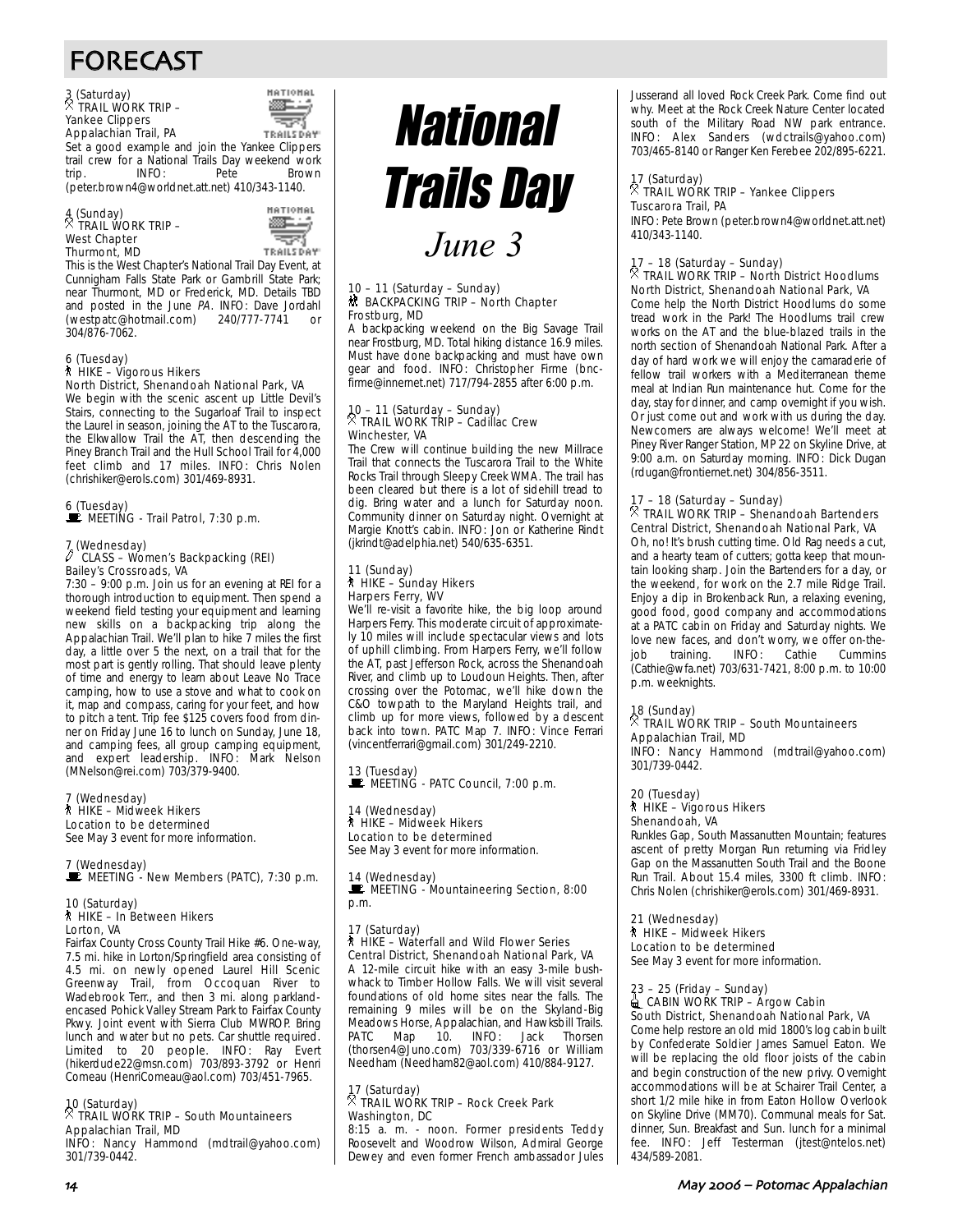## FORECAST

#### 24 (Saturday) ` HIKE – Tuscarora Trail Series Berkeley Springs, WV

Hike in Sleep Creek WMA; Sleepy Creek Lake to Hampshire Grade Road. 7.4 miles-moderate hike. Elevation change of 600 feet. We will be hiking along the lake passing several primitive campsites before reentering the forest. Come out and enjoy this underused public area. INFO: Jason Rainville (superjasonr@hotmail.com) 304/262-0994.

## 24 (Saturday) . TRAIL WORK TRIP – South Mountaineers Appalachian Trail, MD

INFO: Nancy Hammond (mdtrail@yahoo.com) 301/739-0442.

#### 24 – 25 (Saturday – Sunday) ~ BACKPACKING TRIP – Spruce Knob Spruce Knob, WV

Explore old railroad logging routes as we base camp at Camp 4 Low Place. We will explore the abandoned Spruce Mountain trail and railroad grades, encountering vistas of the Seneca Creek backcountry. Approximately 700 foot elevation gain/loss with 12-17 moderate miles. INFO: Susan Bly (sbly@shepherd.edu) 304/876-5177 (day) or 304/258-3319 (7:00 p.m. - 9:00 p.m.).

## 24 – 25 (Saturday - Sunday) a CLASS – Land Navigation (REI) Bailey's Crossroads, VA

10:30 a.m. – 6:00 p.m. This comprehensive two-day course teaches all skills necessary to use map and compass in an integrated land navigation system. The first day is spent in intensive classroom exercises concentrating on topographic map reading and interpretation, position plotting, compass fundamentals, declination and azimuth. The second day is spent in Prince William Forest Park, primarily offtrail, engaging in practical navigation exercises of increasing complexity. The course fee is \$85 and includes workbook text, course materials, compass, map, grid reader, and lunch on Saturday. INFO: Mark Nelson (MNelson@rei.com) 703/379-9400.

## 24 – 25 (Saturday – Sunday)<br>
SPECIAL EVENT – Oldtown Summer Fest Cumberland, MD

The Oldtown Summer Fest will take place near Cumberland, Md. This celebration features the Michael Cresap House, a beautifully restored stone house, where Michael Cresap was born in 1742. This historic house will be open for tours during the event. There will also be various types of music throughout the day, great food and tours of the C&O Canal lock house led by NPS rangers. See the Web site at www.oldtownmdsummerfest.org/. We need volunteers to sign up as trail talkers. INFO: Jane Thompson, (jayteehike@yahoo.com) 301/349-2496.

#### 27 (Tuesday) ` HIKE – Vigorous Hikers North District, Shenandoah National Park, VA

Enjoy two great valley trails. Ascend the full length of Piney Branch Trail, circle around the AT and down the Thornton Trail and Hull School Trail. About 16 miles and 3500 ft climb. INFO: Chris Nolen (chrishiker@erols.com) 301/469-8931.

27 (Tuesday) WEETING - Shenandoah Mountain Rescue Group (Business meeting), 7:30 p.m.

28 (Wednesday) ` HIKE – Midweek Hikers Location to be determined See May 3 event for more information. □

### MARPC, from page 5

www.atcmarpc.org. The fall meeting for MARPC is scheduled for Nov. 11-12 and will be held in the trail region managed by the New York-New Jersey Trail Conference. The two-day meeting will accommodate presentations by the various partner agencies (25 federal and state agencies work in cooperation with the ATC and the maintaining clubs in the Mid-Atlantic Region). PATC members are encouraged to contact either me or John Hedrick with questions, suggestions, or concerns regarding the management of the AT in our region. ❏

*—Kerry Snow, kerry@trailcrews.net*

## **In Memoriam Eric Skowronski**

Club member Eric Skowronski was killed in a car accident on Jan. 29, 2006. If anyone would want to contact the family, please write to Eric's mother Judy Skowronski at 4510 Lake Washington Boulevard, NE, Kirkland, WA 98033. ❏

**TAILS FROM THE WOODS by George Walters**



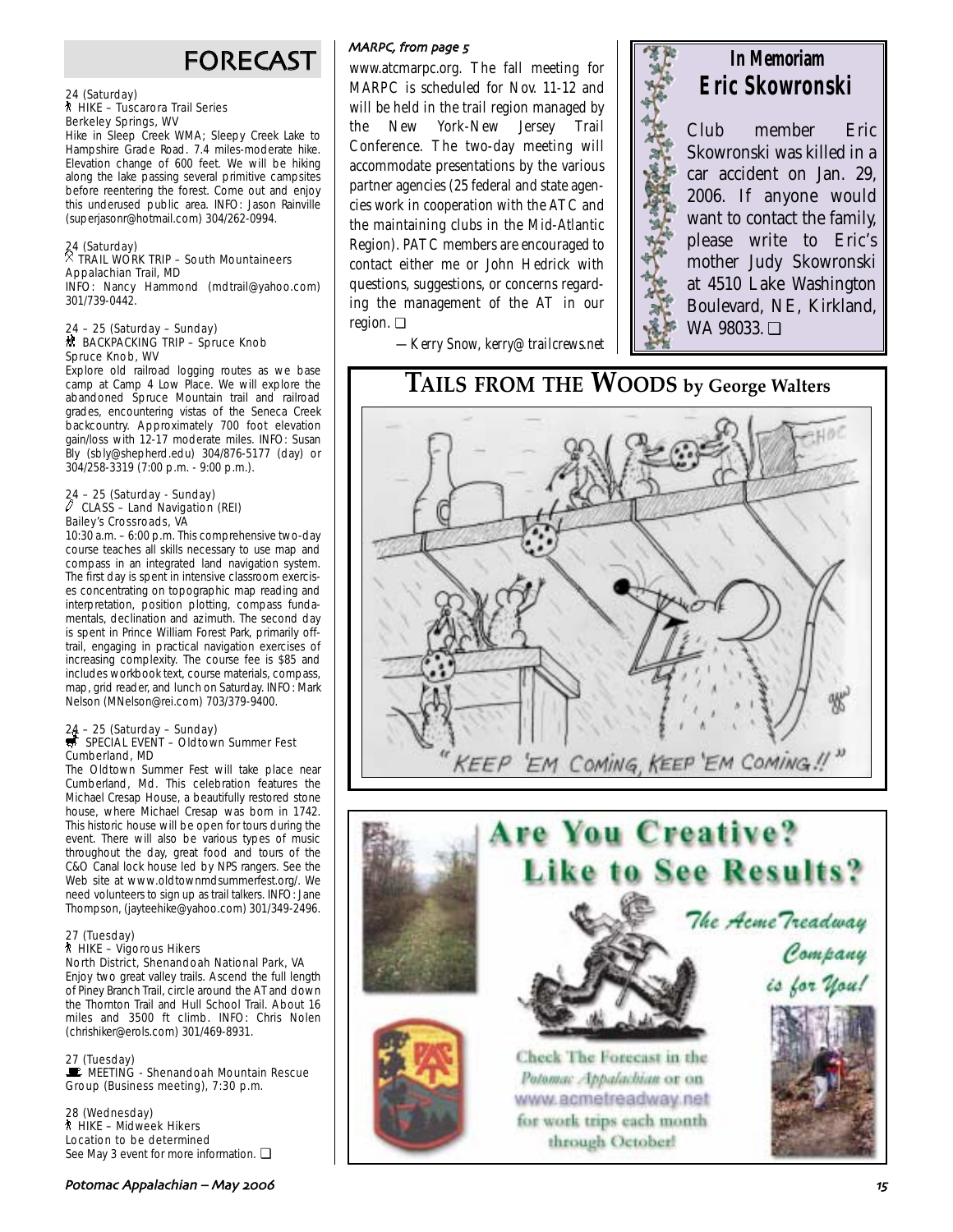## TRAILHEAD

As usual, March saw an explosion of trail activity after an off-and-on winter. Overseers and trail crews began the season in earnest by clearing litter and blowdowns left by winter's winds, ice, and snow. Reports indicate fewer blowdowns and less trail damage than in past years. Unusually dry conditions in March (may be the driest March in 100 years) have elevated fire conditions and left the usually damp trails dry and dusty.

## **DM Meeting**

The trail's district managers met at PATC Headquarters in Vienna on March 22. Round robin introductions allowed each manager to discuss plans, problems, and other issues. In general, winter has been kind to most trails, with no major storms or ice events.

A number of changes to the trails information on the PATC Web page were discussed. Simplifying access to the work trip report and adding information on trail maintenance and various VIP/VIF forms were considered improvements. (Of course we were reminded that all this and more is available on the Blue & White Crew Web site.)

Although work trip reports can be entered through the PATC Web site and passed electronically to others, the actual hours have to be manually entered into the database that records information for the NPS and USFS. Automating the data entry is proposed for the next system improvement.

The proposed Great Eastern Trail will connect a number of trails from Florida to upstate New York west of the AT. It will utilize sections of PATC's Tuscarora Trail. Expect to hear more on this subject as the project progresses. PATC maintenance of Prince William Forest Park trails is being discussed with county officials. PATC has maintained some of these trails in the past.

The trails budget for next year has been reduced, as well as most other PATC activities. This is due to a large increase in the cost of liability insurance.

## **SNP Central AT Cleared**

The Blue & White Crew used their March work trip to clear blowdowns from the icy trails of the SNP Central District (17 degrees at Big Meadows). Prior to the weekend, John Hedrick and Harry Glenn had walked all of the AT, charting trees that needed to be removed. Using this intelligence, the crew was able to clear the entire AT in one day (Dan Dueweke, Patrick Wilson, and Melanie and Aksel Falk had already taken care of the stretch from Thornton Gap to Skyland). In addition to the AT, the crew cleared the Jones Mountain Trail, the Staunton River Trail, the Laurel Prong Trail, the Mill Prong Trail, the Salamander Trail, and the Upper Hawksbill



From left to right, John Ruppe (One Mile Run Trail Overseer), Pete Gatje (SNP South side trails DM), and Rhett Orndorff (Trayfoot Trail Overseer) use primitive tools to clear a rather large blowdown on the Riprap Trail.

Trail. After work, the various small crews regrouped at the Falk Farm for dinner. The evening festivities included birthday recognition of Dan "Scooter" Erwin and "Moe" Davis. LaDonna and St. James could not join the celebration, but sent a cake and "finger food."

The crew will sponsor its Seventh Annual Trail Maintainers Workshop, over the weekend of June 3-4. Details will be posted on the crew Web site at blueandwhitecrew.org/ Calendar/June06.php. Interested volunteers can also contact Kerry Snow (kerry@ trailcrews.net) or at 301/345-9408.

## **Mutton Hollow Trails**

Back on the Mutton Hollow Trails after the winter layoff, a work crew enjoyed great weather and a good turnout of trail overseers on its March 11-12 monthly work trip. While most of the "multi-hatted" overseers worked on chinking the logs of the under-construction Butternut Cabin, others made a sweep of many of the trails on the Vining Tract.

On Saturday, Marilyn Stone attacked the trails in the vicinity of Conley, Wineberry, and Butternut Cabins, cutting back intruding vegetation and removing a couple of blowdowns. Renters of Morris Cabin who stopped by the Butternut work site and asked for information on where to hike were encouraged to hike the Perimeter Trail and report back any problems. They reported the trail to be in good condition – a relief to the overseers.

On Sunday, Vining Tract Trails District Manager Hugh Robinson, and Marilyn Stone swept about two miles of the CCC road that bisects the Vining Tract, cutting back encroaching briars and removing numerous blowdowns. Time, temperature, and the amount of work caused them to abort before reaching the road's terminus at the Snow Mountain Road. They estimate another few hundred yards of road remain to be cleared before the hiking season moves into full swing.

## **Massanutten Cleanup**

On March 18, the Virginia Happy Trails Running Club (VHTRC) held its annual spring workday in the Massanutten District of the George Washington and Jefferson National Forest. In coordination with PATC, its members did various chores along the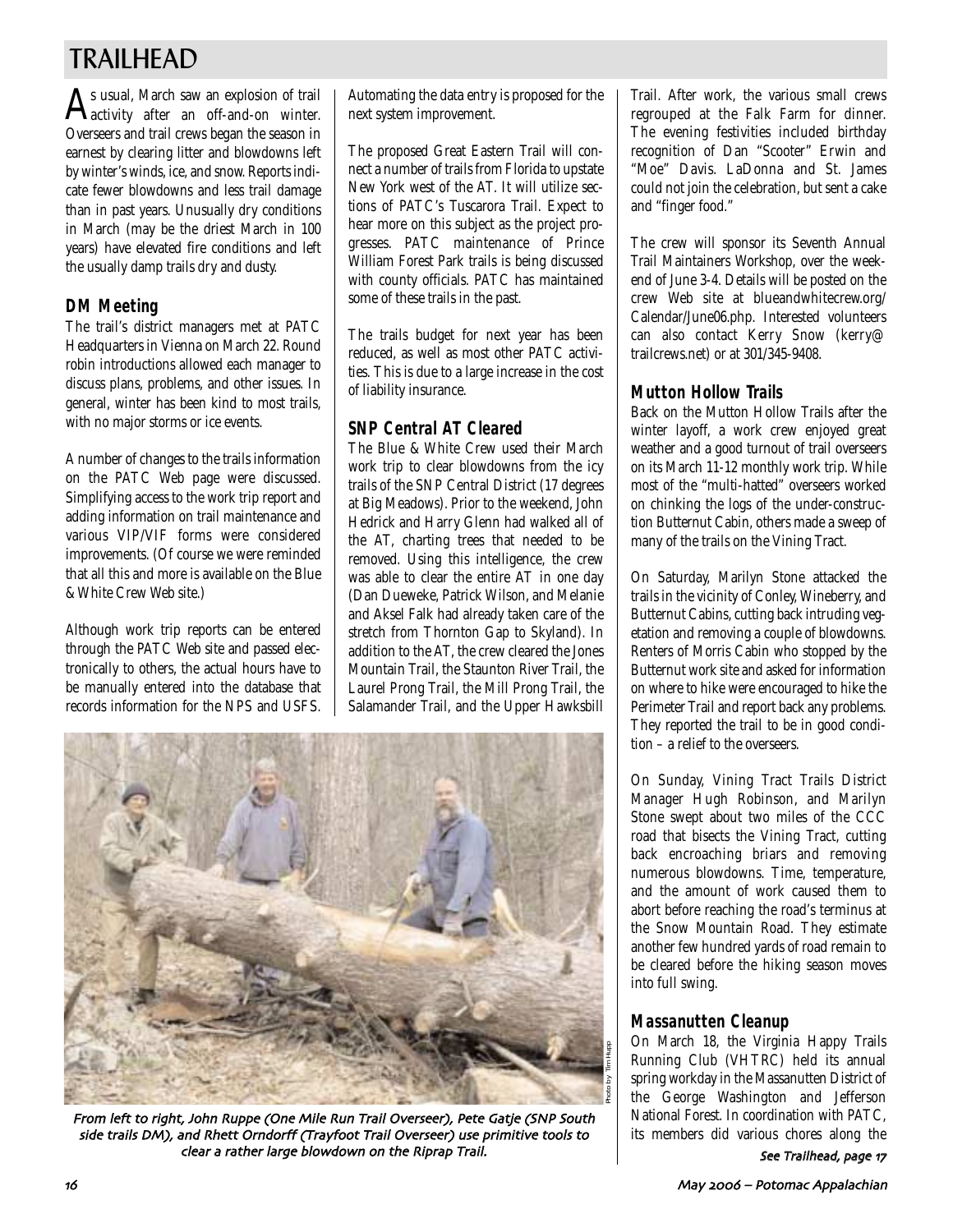### Trailhead, from page 16

Massanutten Trail, including blaze painting, blowdown removal, and sign installation. PATC thanks all the members of VHTRC who supported this effort.

## **Blackburn Caretakers**

The new Blackburn caretakers arrived Sunday, March 26. They are Scott and Marie Wheaton. They thru-hiked the AT last year (2005) and are hoping to meet club members and do some trail work with us.

## **Millrace and Tuscarora Relo**

Surprisingly, it was warmer on the second weekend in March than the fourth weekend for the Cadillac Crew work trips. But both weekends turned out to be great for trail work. Over 20 showed up to work on the Millrace Trail and roughed in the remaining half mile to add to the mile of finished tread built last year. Seventeen made the long trip to work on the emergency Tuscarora relo at the north end of Sleepy Creek WMA (property owner wants the trail off his land). Work on the relo involved busting through a steep rock field on a narrow section of PATC property with few choices for trail location. Lori Edmonds' chili was a special treat after a hard day, and there are already requests for her chili on future work trips. Speaking of future work trips, both projects need sidehill tread and other improvements, and we are hoping for more great turnouts.

## **Forest Staff Chainsaw Course**

PATC volunteers from the Massanutten and Great North Mountain districts attended a two-day chainsaw training course hosted by the Lee District and George Washington National Forest staff on March 4-5, 2006. Chainsaw maestro Jay Collett amused and astonished the large class with amazing tales and awe-inspiring arbor-related abilities. Assisted by Don Sawyer and Wade Bushong, the class enjoyed a sunny spring-like outdoor session on Sunday, bucking (cutting up) trees that had been blown down in prior windstorms in the Signal Knob trailhead area. Current PATC sawyers were re-certified and new sawyers were certified for official chainsaw use on USFS and NPS lands.

## **Hoodlums Begin With a Sweep**

Fourteen hardy Hoodlums braved 22-degree weather at 9:00 a.m. on the third Saturday of March to begin our season of work trips. Sawyers John McCrea, Peter Harris, John Hedrick, and Dick Dugan led groups to remove blowdowns from the AT and side



Mike Vento and Jim Hutzler dig sidehill tread on Cadillac Crew's Millrace Trail project near Shockeys Knob.

trails in the North District of SNP. Accompanying Hoodlums swamped for the sawyers and cleaned out the waterbars. It was a great crew trip, and we got a lot accomplished: 10 of the 15 AT sections in the North District (as well as some blueblazed trails) were cleared of winter debris. There's nothing like hard work to warm up a bunch of Hoodlums! Better yet, after a day of work, we retired to Range View Cabin for our traditional March meal of Irish food and drink to celebrate St. Paddy's Day (a day late) around a nice warm fire. Thanks to everyone who endured the cold weather and made our first work trip of the year so productive and fun!

### **PATC-USFS Annual Meeting**

On March 12, the Forest Service held its annual Lee District Cooperators meeting, bringing together local landowners and members from the wide range of equestrian, mountain bicycling, hiking, and ATV clubs who volunteer to do trail work and other projects in the Lee District. The purpose of the meeting was to discuss items of interest to all the users of the trails in the Lee District. PATC had a strong contingent present, with Hop Long, Jim Tomlin, Lee Manning, Rick Rhoades, Ed Brimburg, and Tate Heuer representing all of our four PATC districts within the Lee District: Massanutten North, Massanutten South, Tuscarora, and Great North Mountain. It was very helpful for all attendees to meet members of the other groups, exchange information, and get the latest news from the Forest Service staff. A significant number of trail work hours were reported by

those attending. Unfortunately the Forest Service budget cutbacks are continuing, some of their districts are being merged, and administrative oversight is enlarging, so they are more pleased and grateful than ever for the superb volunteer assistance they receive from PATC and other clubs.

## **Report From Bernie**

(Bernie Stalmann, PATC honorary life member and past district manager for SNP North District side trails, moved to Arizona in 2004. *—Trailhead Editor*)

Our January and February were drier and warmer than last year. Our March has been cooler. Last year by now we had 2.25" of rain ,and so far we have had 0.36" of rain. Much, much drier by our standards. My big volunteer job has been cutting trees at the Nature Conservancy in Ramsey Canyon, as they are concerned over having a HUGE wild fire. USFS recommends having 40 percent open space, and they were at 80 to 90 percent. They have a local that they pay, and they "hired" me as a volunteer. I will saw for two to four hours in the afternoon. Don't want to disturb the serious birders who are out in the morning.

Did an REI project for a day and a half outside of Superior, Ariz., on the Picketpost Trailhead section of the AZT. Relocating the trail from a two-track to a one-track trail to reduce the ATV users on the trail. REI did a superb job of supporting and providing food. Saturday night at the wing-ding, they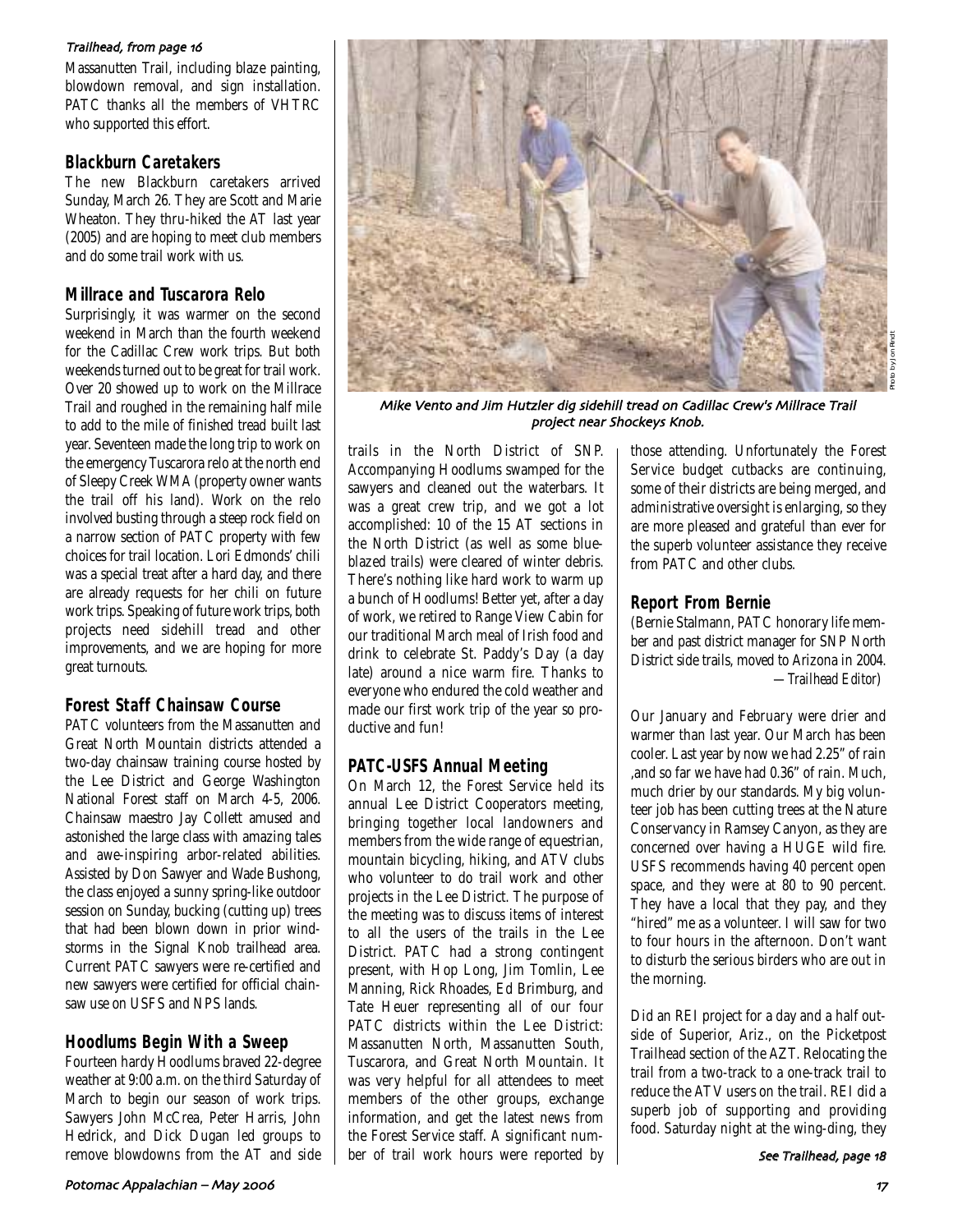#### Trailhead, from page 17

had C&W music and a raffle. I was the last number called, and I won a Casio Sea Pathfinder watch. Now I need to buy a yacht so I can use the yacht timer. But had fun leading a crew.

Still working on the Cienega Corridor section — we have about 18 of the 25 miles done, but we ain't a gonna make 25 miles in two years. We'll need this fall and next spring.

I will have my trail crew application in the mail to Heidi by next week. Thought I needed to check in the August North District Crew week to make sure Don Harvey still has it under control. Not sure I need any more trail work to do, but maybe I can tell a few trail war stories. *—Bernie Stallmann*

### **The Other Fairfax Stone**

Usually, when my wife, Loreen, and I go into SNP, we have trail work in mind. However, in November 2005, we did something different. We visited the southeastern terminus of the famous Fairfax Line, which is within what is now SNP.

The Fairfax Line is the western boundary of the 1649 Northern Neck Proprietary granted to seven supporters of the English monarchy by the exiled Charles II. The entire grant, which was confirmed when Charles assumed the restored throne, eventually passed to Thomas Lord Culpepper, Baron of Thoresway and son of one of the original grantees, and later to Thomas Lord Fairfax, Baron of Cameron, Culpepper's grandson.

Because of taxation issues, both the legislature of the Province of Virginia and Lord Fairfax wanted to know the location of the western boundary of the grant, so a survey of the line was begun on Sept. 10, 1746. The party included now-famous surveyors, Joshua Fry, Peter Jefferson, and Thomas Lewis. It was decided that the point of beginning (POB) would be a spring at the head of the middle branch of the Conway River, an extension of the Rappahannock River, which formed the southern boundary of the grant. Since the Potomac River was the northern boundary of the grant, a trial line was run northwesterly, with the objective being the headspring of the North Branch of the Potomac. That was the point from which the theoretical longitude of Maryland's western boundary was later determined and the site of West Virginia's Fairfax Stone Historical Monument, the betterknown Fairfax Stone site.

The trial line reached the river three or four miles downstream from its source. Then the variance was calculated and the final line was run from the headspring of the North Branch of the Potomac back to that of the Conway, a distance of about 76 miles. They missed the POB by about 100 yards, not bad for the times, equipment, and terrain.

We accompanied Steve Bair, SNP wilderness and backcountry coordinator, and Robert Gochenour, SNP surveying technician, to a remote area of the park where we bushwhacked to the spring that is believed to have been the starting point for the Fairfax Line survey. About 300 feet away we spotted the upright stone that is believed to be the one that was erected on Nov. 13, 1746, to mark the southeastern end of the line. Nearby is a small monument placed by the Surveyors Historical Society, whose members found the stone in 1999. Although archeological examination of the site failed to produce conclusive evidence that it is the actual Fairfax Stone, surveying operations from two directions based on old property boundaries and



L-R: Bob Gochenour, Mel Ellis, and Steve Bair at the probable Fairfax Stone.

the original field notes did lead investigators to the spring and the stone. We were pleased to be able to view this seldom visited but historical place where famous colonial surveyors trod. *—Mel Ellis*

### **Trail Condition Web Site**

Jim Tomlin reports a prototype Web site has been established for the reporting of trail conditions in our region. Created by Mike Juskelis of the Sierra Club and West Virginia Highlands Conservancy, it is a new system for hikers and hike leaders of any affiliation to file online reports about trail conditions that require attention. Mike has done a nice job in getting the Web site up and running. Please visit www.midatlantichikes.com/trailreport.htm, and feel free to use it to report conditions that you encounter during your hikes. Several PATC members assisted Mike in the development of the Web site, but it is not an official PATC site. All official trail work reports and trail patrols should continue to use their existing PATC online reporting mechanism.

Please send any interesting tale, technical advice, individual or group accomplishments, and trail maintenance questions to Trailhead, c/o Jon Rindt, 621 Skyline Forest Drive, Front Royal, VA 22630 or to jkrindt@adelphia.net. ❏

## POTOMAC APPALACHIAN

(UPS-440-280) ©2006, Potomac Appalachian Trail Club, Inc.

Published monthly by the Potomac Appalachian Trail Club, 118 Park Street, S.E., Vienna, VA 22180.

Periodical class postage paid at Vienna, VA. Postmaster: send address changes to: Potomac Appalachian Trail Club, 118 Park Street, S.E., Vienna, VA 22180

Subscription: (Free with PATC membership) \$6.00 annually; \$.70 single copies.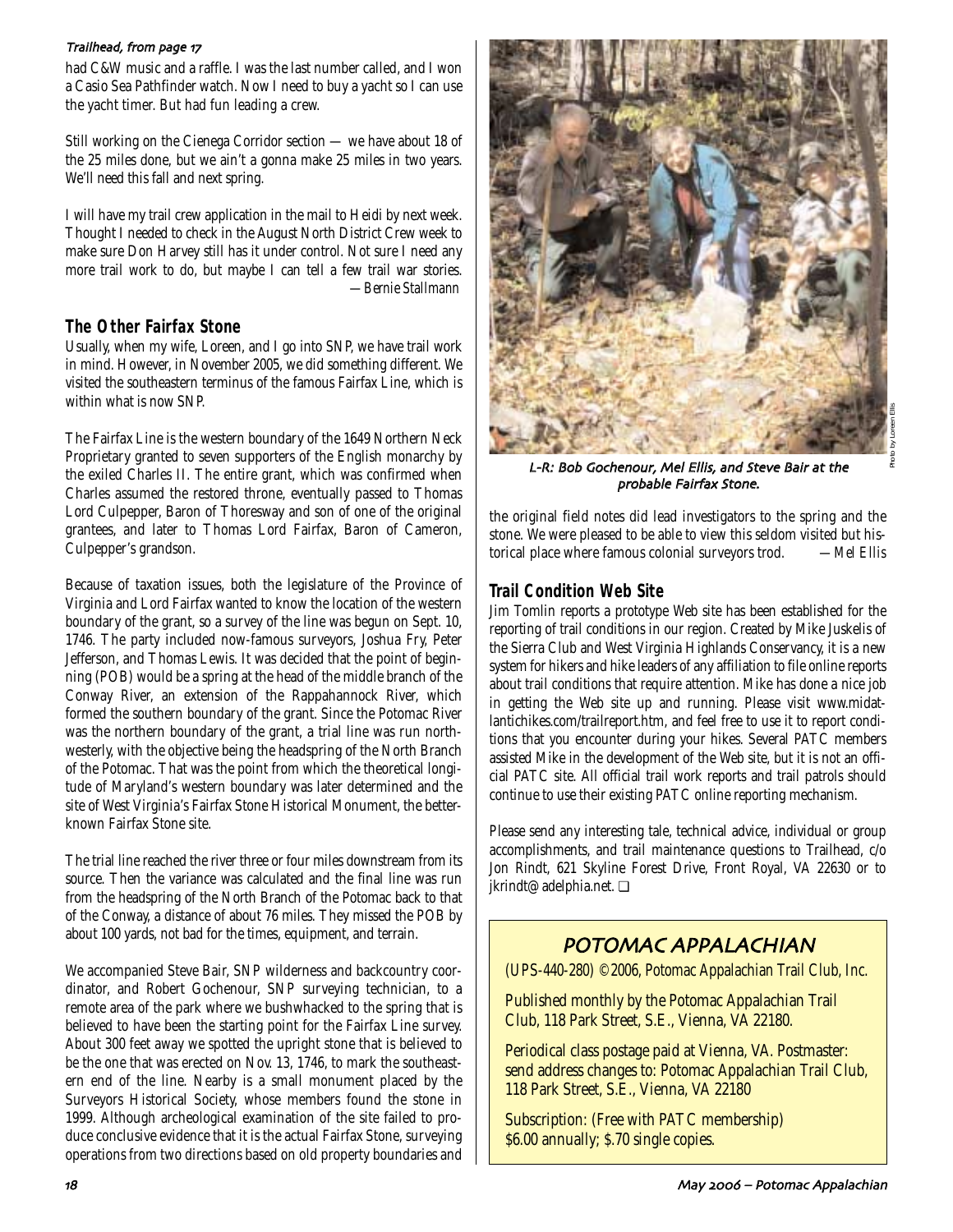## VOLUNTEER OPPORTUNITIES

## Be a giver, not a taker!

Volunteer programmers needed to design and build Web applications. Willing to donate time writing PHP, Perl, SQL, and Java code? Current projects are: 1.) expanding Web-based cabin reservations and 2.) creating Web interfaces for internal databases. Interested? E-mail Matt Novinger at mnovinger@patc.net

## We're Looking for a Few Good Volunteers!

Would you be interested in helping to restore an important part of PATC's history? Well, if you are, we need you! Back in 1940 and 1941, the Civilian Conservation Corps and PATC built the Rocky Run Shelter along the AT near Lambs Knoll in central Maryland. This classic three-sided Adirondack-style shelter, which has served hikers for more than 60 years, has suffered from the ravages of time. Faced with a decision of whether or not to replace the shelter, PATC and its AT management partners decided to restore the old shelter, as well as construct a new shelter nearby to handle the increased volume of hikers. Restoration work should commence in late summer or early fall. We have already recruited a small but enthusiastic crew to restore the old shelter. Would you like to join them? If so, please contact President Tom Johnson at president@patc.net.

## Be THE Blackburn Plumber

The Blackburn Trail Center is looking for a volunteer with plumbing skills. We are planning two projects this season: winterizing the existing plumbing system and installing a new kitchenette and half-bathroom in the Carriage House. For more information, please contact Chris Brunton (trailbossbtc@msn.com), 703/924-0406.

## Cabin Overseers Needed

The Cabins Committee is looking for able candidates to serve as volunteer overseers for some vacancies that have opened up recently for cabins in our rental system. If interested, or if you know of someone who might be interested, please contact Pat Fankhauser at pfankhauser@patc.net or call 703/242-0693, Ext. 17, to obtain a Potential Cabin Overseer Application to fill out and submit for consideration.

Trek to Kings Canyon National Park, Aug. 12 to Aug. 21, 2006. This excursion is to be the length of the Rae Lakes Loop Trail, starting and ending at Cedar Grove. This is a 40-mile hike, starting at 5,035 feet elevation, and ascending to Glen Pass at 11,978 feet. The Cedar Grove Pack Station is the concessionaire for trips into the park. They will furnish a wrangler on horseback, mules to transport our gear, a separate cook, and all foods and cookware needed for the six days. Each participant will provide their own tent, sleeping bag, and pad, and their personal gear, also to be transported on the mules except for what individuals choose to carry in daypacks. More details about costs and routes will appear in next month's PA, or you may contact Dave Appel, organizer, at jsappel@netnet.net. ❏



Notices are published free of charge for PATC members only. PATC cannot vouch for any of the advertised items. No commercial advertisement or personal notices unrelated to hiking will be accepted. Deadline for inclusion is the first day of the month preceding issuance of the newsletter. Notices will be run for three months, at the discretion of the editor, unless we are otherwise advised. ❏

CAST IRON FRANKLIN STOVE; FREE TO GOOD HOME, works great; burns wood or coal. Easily heats 3,000 cubic ft. 8-inch flue, and top and back heat shields. Pick up in N. Arlington. Contact Wayne Limberg (wplimberg@aol.com) 703/533-8639.

FOR SALE: Cleaning out the gear closet! Lowe Alpine Cornice 40 pack (\$40 OBO), LL Bean pack large day pack (\$40 OBO), backpacking espresso maker (\$10 OBO), 2 MSR Dromedary bags (\$15 for both OBO). For more information contact: Ben Fernandez (3\_ferns@adelphia.net).

### HIKING PARTNERSHIPS CAMPING EXPEDITION PARTNER

Six weeks in summer 2006 to western National Parks. Leisurely day hikes to alpine areas from pickup truck camper. Esthetics, not record-setting. Share expenses. (In 2005, six weeks, seven Natl. Parks, 9,000 miles, total cost for two people – not each, was \$2,100.) Contact: Grant Olson, Waynesboro, Pa. (owlie1@pa.net) 717/765-4228.